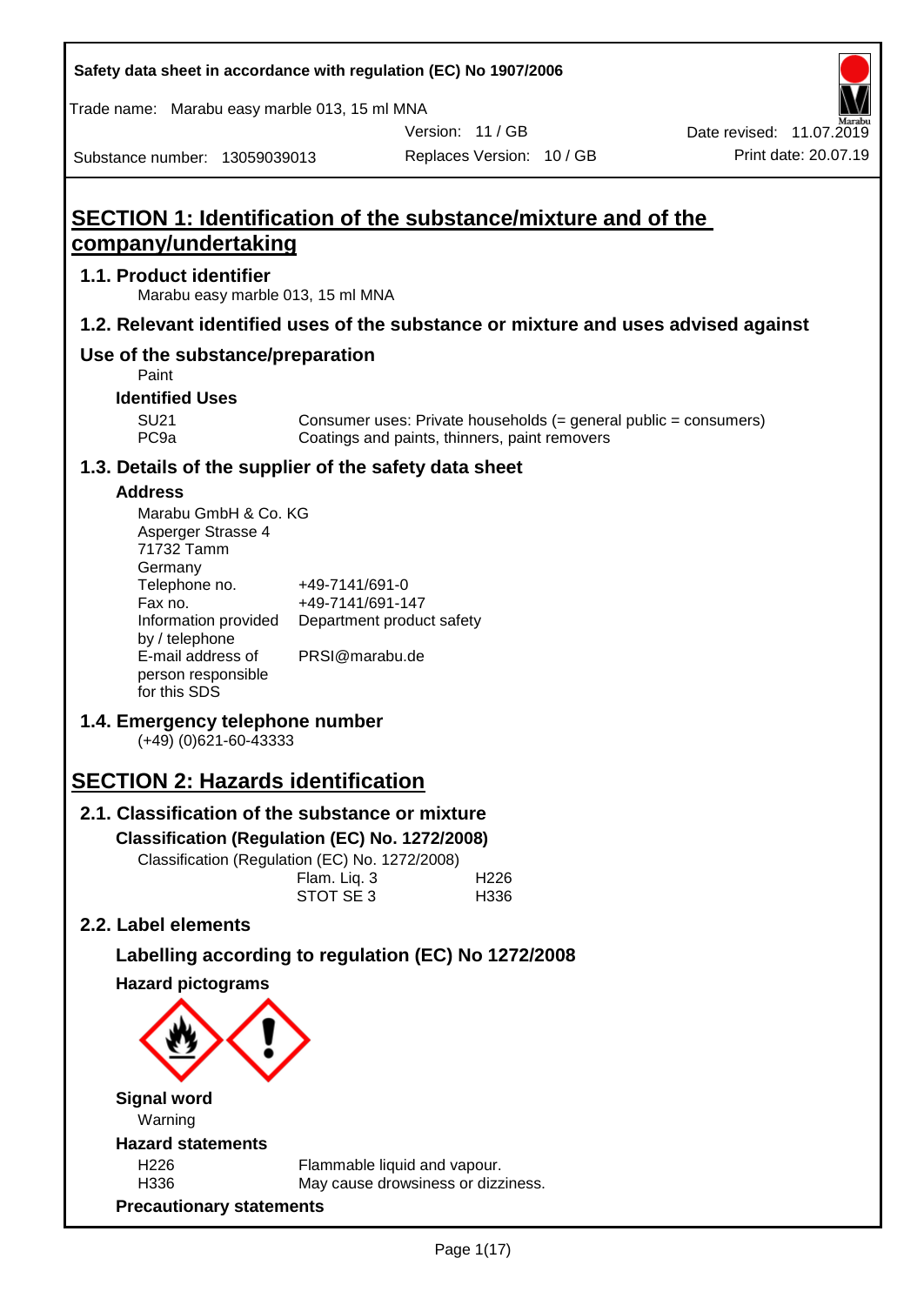| Safety data sheet in accordance with regulation (EC) No 1907/2006    |                                                                         |                          |                  |                           |                                                                                 |  |
|----------------------------------------------------------------------|-------------------------------------------------------------------------|--------------------------|------------------|---------------------------|---------------------------------------------------------------------------------|--|
| Trade name: Marabu easy marble 013, 15 ml MNA                        |                                                                         |                          |                  |                           |                                                                                 |  |
|                                                                      |                                                                         | Version: 11 / GB         |                  |                           | Date revised: 11.07.2019                                                        |  |
| Substance number: 13059039013                                        |                                                                         |                          |                  | Replaces Version: 10 / GB | Print date: 20.07.19                                                            |  |
| P <sub>101</sub>                                                     |                                                                         |                          |                  |                           | If medical advice is needed, have product container or label at hand.           |  |
| P <sub>102</sub>                                                     | Keep out of reach of children.                                          |                          |                  |                           |                                                                                 |  |
| P210                                                                 |                                                                         |                          |                  |                           | Keep away from heat, hot surfaces, sparks, open flames and other ignition       |  |
| P271                                                                 | sources. No smoking.<br>Use only outdoors or in a well-ventilated area. |                          |                  |                           |                                                                                 |  |
| P405                                                                 | Store locked up.                                                        |                          |                  |                           |                                                                                 |  |
| P501.9                                                               | Dispose of contents/container as problematic waste.                     |                          |                  |                           |                                                                                 |  |
|                                                                      |                                                                         |                          |                  |                           | Hazardous component(s) to be indicated on label (Regulation (EC) No. 1272/2008) |  |
| contains                                                             | 2% aromatics;2-Methoxy-1-methylethyl acetate                            |                          |                  |                           | 1-Methoxy-2-propanol; Hydrocarbons, C9-C11, n-alkanes, isoalkanes, cyclics, <   |  |
| 2.3. Other hazards                                                   |                                                                         |                          |                  |                           |                                                                                 |  |
|                                                                      | No special hazards have to be mentioned.                                |                          |                  |                           |                                                                                 |  |
|                                                                      |                                                                         |                          |                  |                           |                                                                                 |  |
| <b>SECTION 3: Composition/information on ingredients</b>             |                                                                         |                          |                  |                           |                                                                                 |  |
| 3.2. Mixtures                                                        |                                                                         |                          |                  |                           |                                                                                 |  |
| <b>Chemical characterization</b>                                     |                                                                         |                          |                  |                           |                                                                                 |  |
|                                                                      | Paint based on alkyd resins and on solvents                             |                          |                  |                           |                                                                                 |  |
| <b>Hazardous ingredients</b>                                         |                                                                         |                          |                  |                           |                                                                                 |  |
| 1-Methoxy-2-propanol                                                 |                                                                         |                          |                  |                           |                                                                                 |  |
| CAS No.                                                              | 107-98-2                                                                |                          |                  |                           |                                                                                 |  |
| EINECS no.                                                           | 203-539-1                                                               |                          |                  |                           |                                                                                 |  |
| Registration no.<br>Concentration                                    | 01-2119457435-35<br>25<br>$>=$                                          |                          |                  | 50                        | %                                                                               |  |
|                                                                      |                                                                         | $\prec$                  |                  |                           |                                                                                 |  |
|                                                                      | Classification (Regulation (EC) No. 1272/2008)                          |                          |                  |                           |                                                                                 |  |
|                                                                      | STOT SE 3                                                               |                          | H336             |                           |                                                                                 |  |
|                                                                      | Flam. Liq. 3                                                            |                          | H <sub>226</sub> |                           |                                                                                 |  |
| 2-Methoxy-1-methylethyl acetate                                      |                                                                         |                          |                  |                           |                                                                                 |  |
| CAS No.                                                              | 108-65-6                                                                |                          |                  |                           |                                                                                 |  |
| EINECS no.                                                           | 203-603-9                                                               |                          |                  |                           |                                                                                 |  |
| Registration no.<br>Concentration                                    | 01-2119475791-29<br>10<br>$=$                                           | $\lt$                    |                  | 20                        | %                                                                               |  |
|                                                                      |                                                                         |                          |                  |                           |                                                                                 |  |
|                                                                      | Classification (Regulation (EC) No. 1272/2008)                          |                          |                  |                           |                                                                                 |  |
|                                                                      | Flam. Liq. 3                                                            |                          | H <sub>226</sub> |                           |                                                                                 |  |
|                                                                      | STOT SE 3                                                               |                          | H336             |                           |                                                                                 |  |
| Hydrocarbons, C9-C11, n-alkanes, isoalkanes, cyclics, < 2% aromatics |                                                                         |                          |                  |                           |                                                                                 |  |
| CAS No.                                                              | 64742-48-9                                                              |                          |                  |                           |                                                                                 |  |
| EINECS no.                                                           | 265-150-3                                                               |                          |                  |                           |                                                                                 |  |
| Registration no.                                                     | 01-2119463258-33 (LIST NUMBER 919-857-5)                                |                          |                  |                           |                                                                                 |  |
| Concentration                                                        | 10<br>$=$                                                               | $\overline{\phantom{0}}$ |                  | 20                        | ℅                                                                               |  |
|                                                                      | Classification (Regulation (EC) No. 1272/2008)                          |                          |                  |                           |                                                                                 |  |
|                                                                      | Asp. Tox. 1                                                             |                          | H304             |                           |                                                                                 |  |
|                                                                      | Flam. Liq. 3                                                            |                          | H <sub>226</sub> |                           |                                                                                 |  |
|                                                                      | STOT SE 3                                                               |                          | H336             |                           |                                                                                 |  |
|                                                                      |                                                                         |                          | <b>EUH066</b>    |                           |                                                                                 |  |
|                                                                      |                                                                         |                          |                  |                           |                                                                                 |  |
| 2-Butoxyethyl acetate<br>CAS No.                                     | 112-07-2                                                                |                          |                  |                           |                                                                                 |  |
| EINECS no.                                                           | 203-933-3                                                               |                          |                  |                           |                                                                                 |  |
|                                                                      |                                                                         |                          |                  |                           |                                                                                 |  |

ī

Г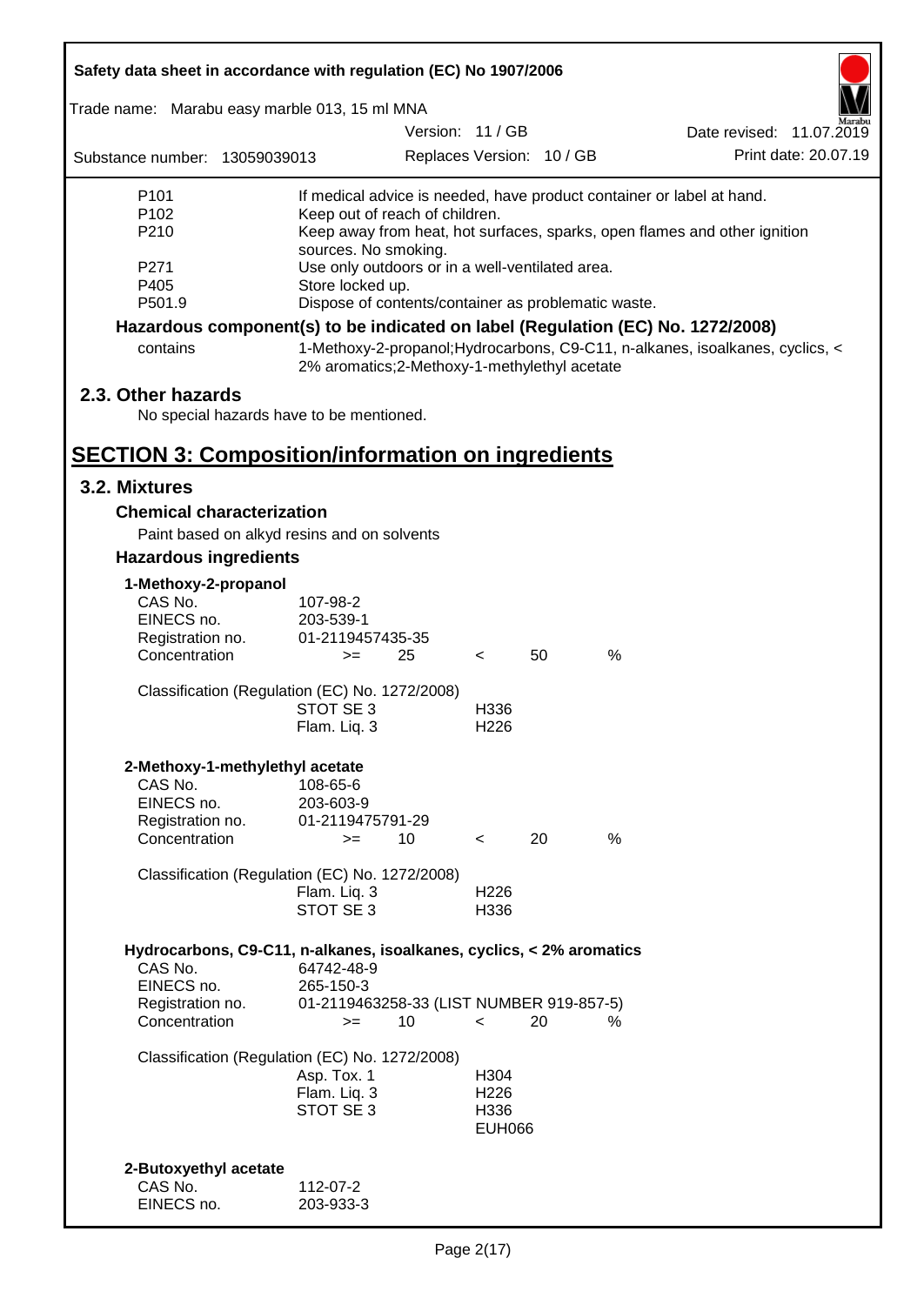| Safety data sheet in accordance with regulation (EC) No 1907/2006<br>Trade name: Marabu easy marble 013, 15 ml MNA |                                                                      | Version: 11 / GB |                                                                      |                           |               | Date revised: 11.07.2019 | farabu               |
|--------------------------------------------------------------------------------------------------------------------|----------------------------------------------------------------------|------------------|----------------------------------------------------------------------|---------------------------|---------------|--------------------------|----------------------|
| Substance number: 13059039013                                                                                      |                                                                      |                  |                                                                      | Replaces Version: 10 / GB |               |                          | Print date: 20.07.19 |
| Registration no.<br>Concentration                                                                                  | 01-2119475112-47<br>$>=$                                             | 1                | $\prec$                                                              | 10                        | %             |                          |                      |
| Classification (Regulation (EC) No. 1272/2008)                                                                     | Acute Tox. 4<br>Acute Tox. 4<br>Acute Tox. 4                         |                  | H332<br>H312<br>H302                                                 |                           |               |                          |                      |
| 2-Methoxypropanol<br>CAS No.<br>EINECS no.<br>Concentration                                                        | 1589-47-5<br>216-455-5<br>$>=$                                       | 0,1              | $\prec$                                                              | 0,3                       | $\frac{0}{0}$ |                          |                      |
| Classification (Regulation (EC) No. 1272/2008)                                                                     | Skin Irrit. 2<br>STOT SE 3<br>Repr. 1B<br>Flam. Liq. 3<br>Eye Dam. 1 |                  | H <sub>315</sub><br>H335<br><b>H360D</b><br>H <sub>226</sub><br>H318 |                           |               |                          |                      |

# **SECTION 4: First aid measures**

# **4.1. Description of first aid measures**

## **General information**

In all cases of doubt, or when symptoms persist, seek medical attention. Never give anything by mouth to an unconscious person. If unconscious place in recovery position and seek medical advice.

## **After inhalation**

Remove to fresh air, keep patient warm and at rest. If breathing is irregular or stopped, administer artificial respiration.

## **After skin contact**

Remove contaminated clothing. Wash skin thoroughly with soap and water or use recognised skin cleanser. Do NOT use solvents or thinners.

## **After eye contact**

Remove contact lenses, irrigate copiously with clean, fresh water, holding the eyelids apart for at least 10 minutes and seek immediate medical advice.

#### **After ingestion**

If accidentally swallowed rinse the mouth with plenty of water (only if the person is conscious) and obtain immediate medical attention. Keep at rest. Do NOT induce vomiting.

#### **4.2. Most important symptoms and effects, both acute and delayed** Until now no symptoms known so far.

# **4.3. Indication of any immediate medical attention and special treatment needed**

# **Hints for the physician / treatment**

Treat symptomatically

# **SECTION 5: Firefighting measures**

# **5.1. Extinguishing media**

## **Suitable extinguishing media**

Recommended: alcohol resistant foam, CO2, powders, water spray/mist, Not be used for safety reasons: water jet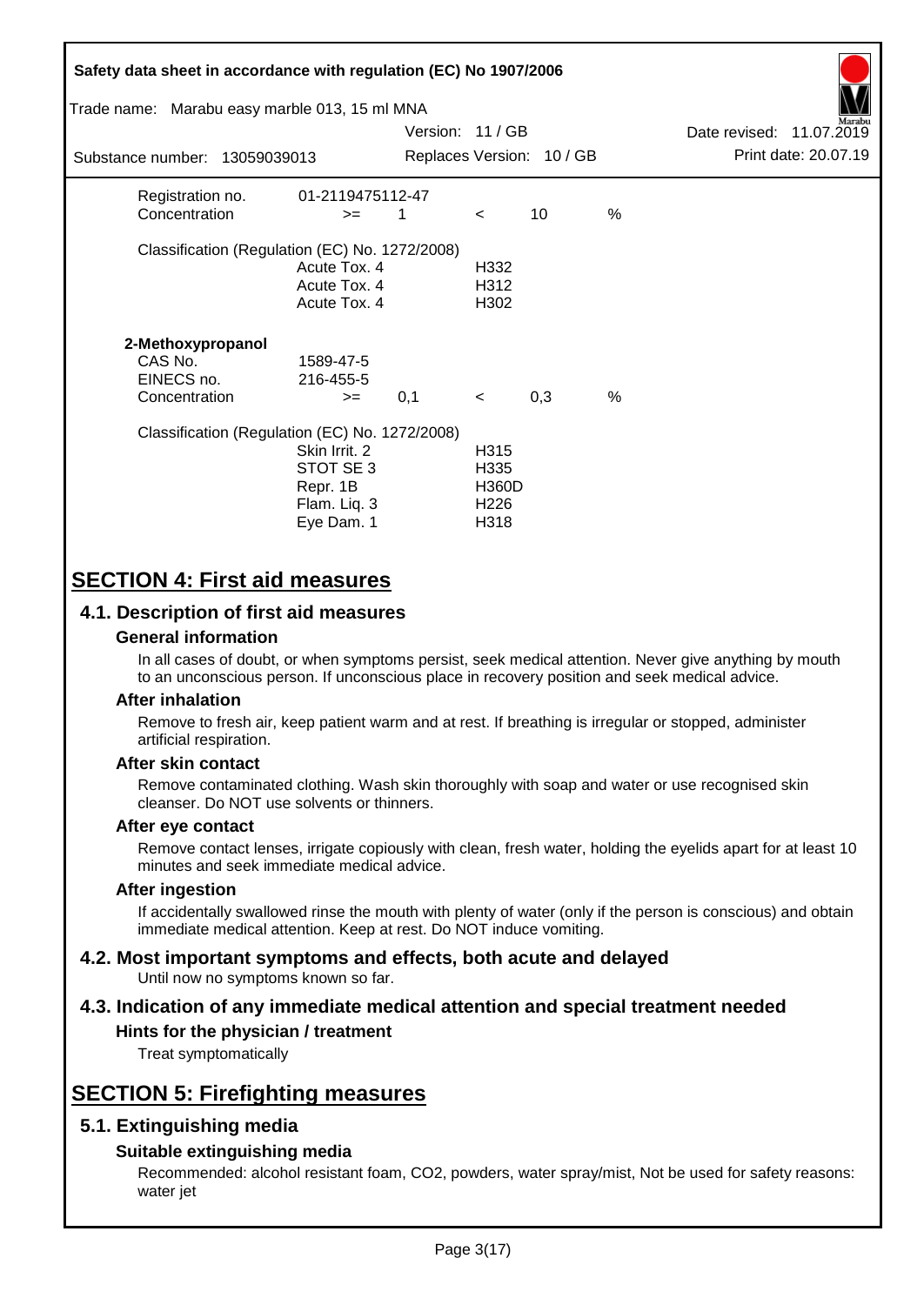**Safety data sheet in accordance with regulation (EC) No 1907/2006**

Trade name: Marabu easy marble 013, 15 ml MNA

Version: 11 / GB

Replaces Version: 10 / GB Print date: 20.07.19 Date revised: 11.07.2019

Substance number: 13059039013

# **5.2. Special hazards arising from the substance or mixture**

In the event of fire the following can be released: Carbon monoxide (CO); Carbon dioxide (CO2); dense black smoke; Nitrogen oxides (NOx); Hydrogen chloride (HCl)

# **5.3. Advice for firefighters**

# **Special protective equipment for fire-fighting**

Cool closed containers exposed to fire with water. Do not allow run-off from fire fighting to enter drains or water courses.

# **SECTION 6: Accidental release measures**

## **6.1. Personal precautions, protective equipment and emergency procedures**

Exclude sources of ignition and ventilate the area. Avoid breathing vapours. Refer to protective measures listed in Sections 7 and 8.

# **6.2. Environmental precautions**

Do not allow to enter drains or waterways. If the product contaminates lakes, rivers or sewage, inform appropriate authorities in accordance with local regulations.

# **6.3. Methods and material for containment and cleaning up**

Contain and collect spillage with non-combustible absorbent materials, e.g. sand, earth, vermiculite, diatomaceous earth and place in container for disposal according to local regulations (see section 13). Clean preferably with a detergent - avoid use of solvents.

## **6.4. Reference to other sections**

Information regarding Safe handling, see Section 7. Information regarding personal protective measures, see Section 8. Information regarding waste disposal, see Section 13.

# **SECTION 7: Handling and storage**

# **7.1. Precautions for safe handling**

# **Advice on safe handling**

Prevent the creation of flammable or explosive concentrations of vapour in air and avoid vapour concentration higher than the occupational exposure limits. In addition, the product should only be used in areas from which all naked lights and other sources of ignition have been excluded. Electrical equipment should be protected to the appropriate standard. Mixture may charge electrostatically: always use earthing leads when transferring from one container to another. Operators should wear anti-static footwear and clothing and floors should be of the conducting type. Isolate from sources of heat, sparks and open flame. No sparking tools should be used. Avoid skin and eye contact. Avoid the inhalation of particulates and spray mist arising from the application of this mixture. Smoking, eating and drinking shall be prohibited in application area. For personal protection see Section 8. Never use pressure to empty: container is not a pressure vessel. Always keep in containers of same material as the original one. Comply with the health and safety at work laws. Do not allow to enter drains or water courses.

## **Advice on protection against fire and explosion**

Vapours are heavier than air and may spread along floors. Vapours may form explosive mixtures with air.

## **Classification of fires / temperature class / Ignition group / Dust explosion class**

Classification of fires B (Combustible liquid substances) Temperature class T4

# **7.2. Conditions for safe storage, including any incompatibilities Requirements for storage rooms and vessels**

Electrical installations/working materials must comply with the local applied technological safety standards. Storage rooms in which filling operations take place must have a conducting floor. Store in accordance with national regulation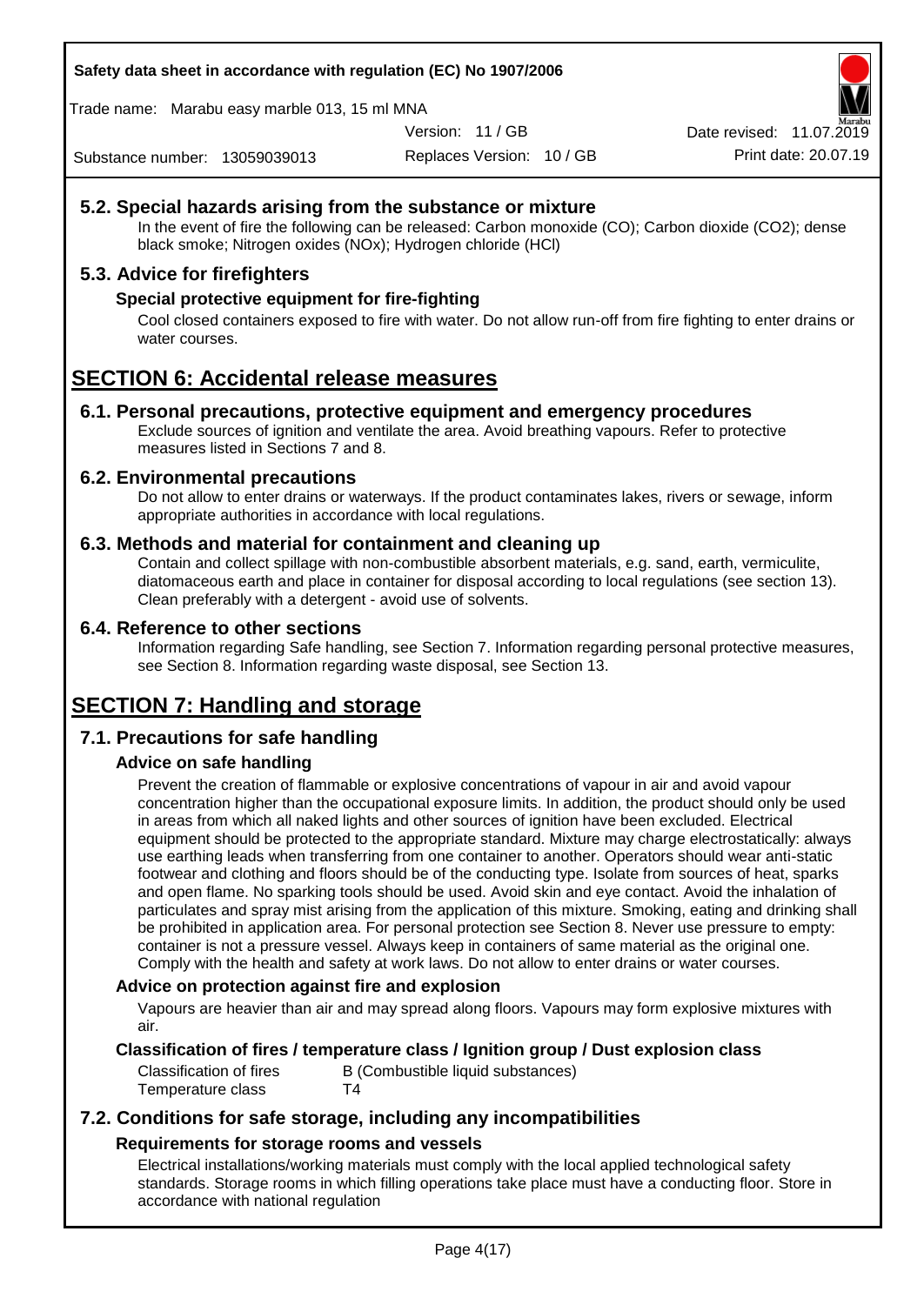| Safety data sheet in accordance with regulation (EC) No 1907/2006                                                                                                                                                                                  |            |                                |     |                          |                      |
|----------------------------------------------------------------------------------------------------------------------------------------------------------------------------------------------------------------------------------------------------|------------|--------------------------------|-----|--------------------------|----------------------|
| Trade name: Marabu easy marble 013, 15 ml MNA                                                                                                                                                                                                      |            |                                |     |                          |                      |
|                                                                                                                                                                                                                                                    |            | Version: 11/GB                 |     | Date revised: 11.07.2019 |                      |
| Substance number: 13059039013                                                                                                                                                                                                                      |            | Replaces Version: 10 / GB      |     |                          | Print date: 20.07.19 |
| Hints on storage assembly                                                                                                                                                                                                                          |            |                                |     |                          |                      |
| Store away from oxidising agents, from strongly alkaline and strongly acid materials.                                                                                                                                                              |            |                                |     |                          |                      |
| <b>Further information on storage conditions</b>                                                                                                                                                                                                   |            |                                |     |                          |                      |
| Observe label precautions. Store between 15 and 30 °C in a dry, well ventilated place away from                                                                                                                                                    |            |                                |     |                          |                      |
| sources of heat and direct sunlight. Keep container tightly closed. Keep away from sources of ignition.<br>No smoking. Prevent unauthorised access. Containers which are opened must be carefully resealed and<br>kept upright to prevent leakage. |            |                                |     |                          |                      |
| 7.3. Specific end use(s)<br>Paint                                                                                                                                                                                                                  |            |                                |     |                          |                      |
|                                                                                                                                                                                                                                                    |            |                                |     |                          |                      |
| <b>SECTION 8: Exposure controls/personal protection ***</b>                                                                                                                                                                                        |            |                                |     |                          |                      |
| 8.1. Control parameters                                                                                                                                                                                                                            |            |                                |     |                          |                      |
| <b>Exposure limit values ***</b>                                                                                                                                                                                                                   |            |                                |     |                          |                      |
| 2-Methoxy-1-methylethyl acetate<br>List                                                                                                                                                                                                            |            | EH40                           |     |                          |                      |
| <b>Type</b>                                                                                                                                                                                                                                        | <b>WEL</b> |                                |     |                          |                      |
| Value                                                                                                                                                                                                                                              | 274        | mg/m <sup>3</sup>              | 50  | ppm(V)                   |                      |
| Short term exposure limit                                                                                                                                                                                                                          | 548        | mg/m <sup>3</sup>              | 100 | ppm(V)                   |                      |
| Skin resorption / sensibilisation: Sk;                                                                                                                                                                                                             |            | <b>Status: 2011</b>            |     |                          |                      |
| 1-Methoxy-2-propanol                                                                                                                                                                                                                               |            |                                |     |                          |                      |
| List                                                                                                                                                                                                                                               |            | EH40                           |     |                          |                      |
| <b>Type</b><br>Value                                                                                                                                                                                                                               | WEL<br>375 | mg/m <sup>3</sup>              | 100 | ppm(V)                   |                      |
| Short term exposure limit                                                                                                                                                                                                                          | 560        | mg/m <sup>3</sup>              | 150 | ppm(V)                   |                      |
| Skin resorption / sensibilisation: Sk;                                                                                                                                                                                                             |            | <b>Status: 2011</b>            |     |                          |                      |
| 2-Butoxyethyl acetate                                                                                                                                                                                                                              |            |                                |     |                          |                      |
| List                                                                                                                                                                                                                                               |            | EH40                           |     |                          |                      |
| Type                                                                                                                                                                                                                                               | WEL        |                                |     |                          |                      |
| Value                                                                                                                                                                                                                                              | 133        |                                | 20  | ppm(V)                   |                      |
| Short term exposure limit<br>Skin resorption / sensibilisation: Sk;                                                                                                                                                                                | 332        | <b>Status: 2011</b>            | 50  | ppm(V)                   |                      |
| Derived No/Minimal Effect Levels (DNEL/DMEL) ***                                                                                                                                                                                                   |            |                                |     |                          |                      |
| 2-Methoxy-1-methylethyl acetate                                                                                                                                                                                                                    |            |                                |     |                          |                      |
| Type of value                                                                                                                                                                                                                                      |            | Derived No Effect Level (DNEL) |     |                          |                      |
| Reference group                                                                                                                                                                                                                                    |            | Worker                         |     |                          |                      |
| Duration of exposure                                                                                                                                                                                                                               |            | Long term                      |     |                          |                      |
| Route of exposure                                                                                                                                                                                                                                  |            | dermal                         |     |                          |                      |
| Mode of action<br>Concentration                                                                                                                                                                                                                    |            | Systemic effects<br>796        |     | mg/kg/d                  |                      |
| Type of value                                                                                                                                                                                                                                      |            | Derived No Effect Level (DNEL) |     |                          |                      |
| Reference group                                                                                                                                                                                                                                    |            | Worker                         |     |                          |                      |
| Duration of exposure                                                                                                                                                                                                                               |            | Long term                      |     |                          |                      |
| Route of exposure                                                                                                                                                                                                                                  |            | inhalative                     |     |                          |                      |
| Mode of action                                                                                                                                                                                                                                     |            | Systemic effects               |     |                          |                      |
| Concentration                                                                                                                                                                                                                                      |            | 275                            |     | mg/m <sup>3</sup>        |                      |
| Type of value                                                                                                                                                                                                                                      |            | Derived No Effect Level (DNEL) |     |                          |                      |
| Reference group                                                                                                                                                                                                                                    |            | Consumer                       |     |                          |                      |
| Duration of exposure                                                                                                                                                                                                                               |            | Long term                      |     |                          |                      |
| Route of exposure                                                                                                                                                                                                                                  |            | dermal                         |     |                          |                      |
| Mode of action                                                                                                                                                                                                                                     |            | Systemic effects               |     |                          |                      |
| Concentration                                                                                                                                                                                                                                      |            | 320                            |     | mg/kg/d                  |                      |

Г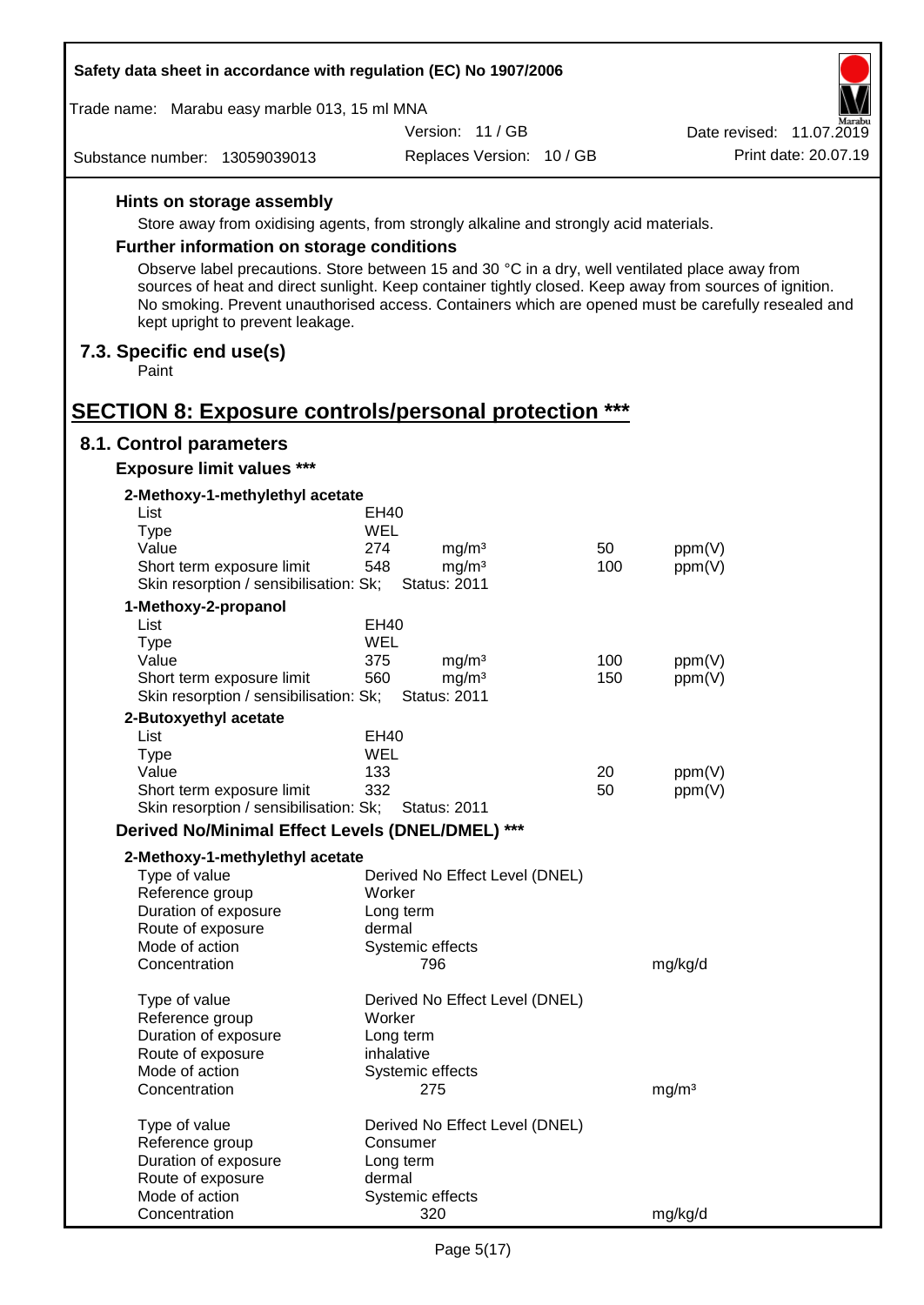| Safety data sheet in accordance with regulation (EC) No 1907/2006 |                                                         |                          |
|-------------------------------------------------------------------|---------------------------------------------------------|--------------------------|
| Trade name: Marabu easy marble 013, 15 ml MNA                     |                                                         |                          |
|                                                                   | Version: 11/GB                                          | Date revised: 11.07.2019 |
| Substance number: 13059039013                                     | Replaces Version: 10 / GB                               | Print date: 20.07.19     |
|                                                                   |                                                         |                          |
| Type of value                                                     | Derived No Effect Level (DNEL)                          |                          |
| Reference group                                                   | Consumer                                                |                          |
| Duration of exposure                                              | Long term                                               |                          |
| Route of exposure<br>Mode of action                               | inhalative                                              |                          |
| Concentration                                                     | Systemic effects<br>33                                  | mg/m <sup>3</sup>        |
|                                                                   |                                                         |                          |
| Type of value                                                     | Derived No Effect Level (DNEL)                          |                          |
| Reference group                                                   | Consumer                                                |                          |
| Duration of exposure                                              | Long term                                               |                          |
| Route of exposure                                                 | inhalative                                              |                          |
| Mode of action                                                    | Local effects                                           |                          |
| Concentration                                                     | 33                                                      | mg/m <sup>3</sup>        |
| Type of value                                                     | Derived No Effect Level (DNEL)                          |                          |
| Reference group                                                   | Consumer                                                |                          |
| Duration of exposure                                              | Long term                                               |                          |
| Route of exposure                                                 | oral                                                    |                          |
| Mode of action                                                    | Systemic effects                                        |                          |
| Concentration                                                     | 36                                                      | mg/kg/d                  |
| Type of value                                                     | Derived No Effect Level (DNEL)                          |                          |
| Reference group                                                   | Worker                                                  |                          |
| Duration of exposure                                              | Lifetime                                                |                          |
| Route of exposure                                                 | inhalative                                              |                          |
| Mode of action                                                    | Local effects                                           |                          |
| Concentration                                                     | 550                                                     | mg/m <sup>3</sup>        |
|                                                                   |                                                         |                          |
| 2-Butoxyethyl acetate                                             |                                                         |                          |
| Reference substance                                               | 2-Butoxyethyl acetate<br>Derived No Effect Level (DNEL) |                          |
| Type of value<br>Reference group                                  | Worker                                                  |                          |
| Duration of exposure                                              | Long term                                               |                          |
| Route of exposure                                                 | inhalative                                              |                          |
| Mode of action                                                    | Systemic effects                                        |                          |
| Concentration                                                     | 133                                                     | mg/m <sup>3</sup>        |
|                                                                   |                                                         |                          |
|                                                                   | 2-Butoxyethyl acetate                                   |                          |
| Type of value                                                     | Derived No Effect Level (DNEL)                          |                          |
| Reference group<br>Duration of exposure                           | Worker<br>Short term                                    |                          |
| Route of exposure                                                 | inhalative                                              |                          |
| Mode of action                                                    | Local effects                                           |                          |
| Concentration                                                     | 333                                                     | mg/m <sup>3</sup>        |
|                                                                   |                                                         |                          |
|                                                                   | 2-Butoxyethyl acetate                                   |                          |
| Type of value                                                     | Derived No Effect Level (DNEL)                          |                          |
| Reference group                                                   | Worker                                                  |                          |
| Duration of exposure                                              | Long term                                               |                          |
| Route of exposure<br>Mode of action                               | dermal<br>Systemic effects                              |                          |
| Concentration                                                     | 169                                                     | mg/kg/d                  |
|                                                                   |                                                         |                          |
|                                                                   | 2-Butoxyethyl acetate                                   |                          |
| Type of value                                                     | Derived No Effect Level (DNEL)                          |                          |
| Reference group                                                   | Worker                                                  |                          |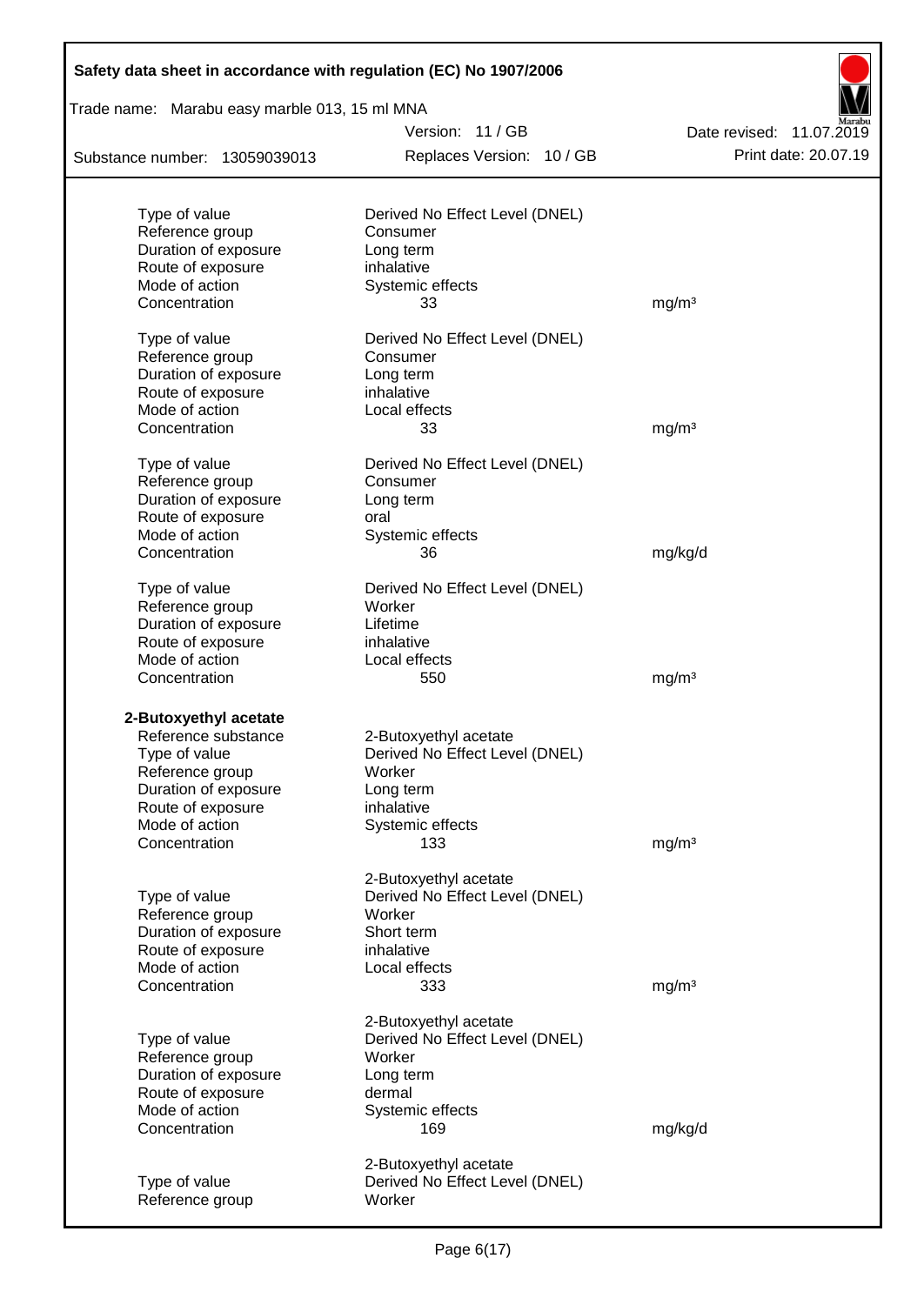| Safety data sheet in accordance with regulation (EC) No 1907/2006 |                                          |                          |  |  |  |  |
|-------------------------------------------------------------------|------------------------------------------|--------------------------|--|--|--|--|
| Trade name: Marabu easy marble 013, 15 ml MNA                     |                                          |                          |  |  |  |  |
|                                                                   | Version: 11/GB                           | Date revised: 11.07.2019 |  |  |  |  |
| Substance number: 13059039013                                     | Replaces Version: 10 / GB                | Print date: 20.07.19     |  |  |  |  |
| Duration of exposure                                              | Short term                               |                          |  |  |  |  |
| Route of exposure                                                 | dermal                                   |                          |  |  |  |  |
| Mode of action                                                    | Systemic effects                         |                          |  |  |  |  |
| Concentration                                                     | 120                                      | mg/kg/d                  |  |  |  |  |
|                                                                   | 2-Butoxyethyl acetate                    |                          |  |  |  |  |
| Type of value                                                     | Derived No Effect Level (DNEL)           |                          |  |  |  |  |
| Reference group                                                   | <b>General Population</b>                |                          |  |  |  |  |
| Duration of exposure                                              | Long term                                |                          |  |  |  |  |
| Route of exposure                                                 | inhalative                               |                          |  |  |  |  |
| Mode of action                                                    | Systemic effects                         |                          |  |  |  |  |
| Concentration                                                     | 80                                       | mg/m <sup>3</sup>        |  |  |  |  |
|                                                                   | 2-Butoxyethyl acetate                    |                          |  |  |  |  |
| Type of value                                                     | Derived No Effect Level (DNEL)           |                          |  |  |  |  |
| Reference group                                                   | <b>General Population</b>                |                          |  |  |  |  |
| Duration of exposure                                              | Short term                               |                          |  |  |  |  |
| Route of exposure                                                 | inhalative                               |                          |  |  |  |  |
| Mode of action                                                    | Local effects                            |                          |  |  |  |  |
| Concentration                                                     | 200                                      | mg/m <sup>3</sup>        |  |  |  |  |
|                                                                   | 2-Butoxyethyl acetate                    |                          |  |  |  |  |
| Type of value                                                     | Derived No Effect Level (DNEL)           |                          |  |  |  |  |
| Reference group                                                   | <b>General Population</b>                |                          |  |  |  |  |
| Duration of exposure                                              | Long term                                |                          |  |  |  |  |
| Route of exposure                                                 | dermal                                   |                          |  |  |  |  |
| Mode of action                                                    | Systemic effects                         |                          |  |  |  |  |
| Concentration                                                     | 102                                      | mg/kg/d                  |  |  |  |  |
|                                                                   | 2-Butoxyethyl acetate                    |                          |  |  |  |  |
| Type of value                                                     | Derived No Effect Level (DNEL)           |                          |  |  |  |  |
| Reference group                                                   | <b>General Population</b>                |                          |  |  |  |  |
| Duration of exposure                                              | Short term                               |                          |  |  |  |  |
| Route of exposure                                                 | dermal                                   |                          |  |  |  |  |
| Mode of action                                                    | Systemic effects                         |                          |  |  |  |  |
| Concentration                                                     | 72                                       | mg/kg/d                  |  |  |  |  |
|                                                                   |                                          |                          |  |  |  |  |
|                                                                   | 2-Butoxyethyl acetate                    |                          |  |  |  |  |
| Type of value                                                     | Derived No Effect Level (DNEL)           |                          |  |  |  |  |
| Reference group                                                   | <b>General Population</b>                |                          |  |  |  |  |
| Duration of exposure                                              | Long term                                |                          |  |  |  |  |
| Route of exposure                                                 | oral                                     |                          |  |  |  |  |
| Mode of action                                                    | Systemic effects                         |                          |  |  |  |  |
| Concentration                                                     | 8,6                                      | mg/kg/d                  |  |  |  |  |
|                                                                   | 2-Butoxyethyl acetate                    |                          |  |  |  |  |
| Type of value                                                     | Derived No Effect Level (DNEL)           |                          |  |  |  |  |
| Reference group                                                   | <b>General Population</b>                |                          |  |  |  |  |
| Duration of exposure                                              | Short term                               |                          |  |  |  |  |
| Route of exposure                                                 | oral                                     |                          |  |  |  |  |
| Mode of action                                                    | Systemic effects                         |                          |  |  |  |  |
| Concentration                                                     | 36                                       | mg/kg/d                  |  |  |  |  |
|                                                                   |                                          |                          |  |  |  |  |
| 1-Methoxy-2-propanol                                              |                                          |                          |  |  |  |  |
| Type of value<br>Reference group                                  | Derived No Effect Level (DNEL)<br>Worker |                          |  |  |  |  |
| Duration of exposure                                              | Acute                                    |                          |  |  |  |  |
|                                                                   |                                          |                          |  |  |  |  |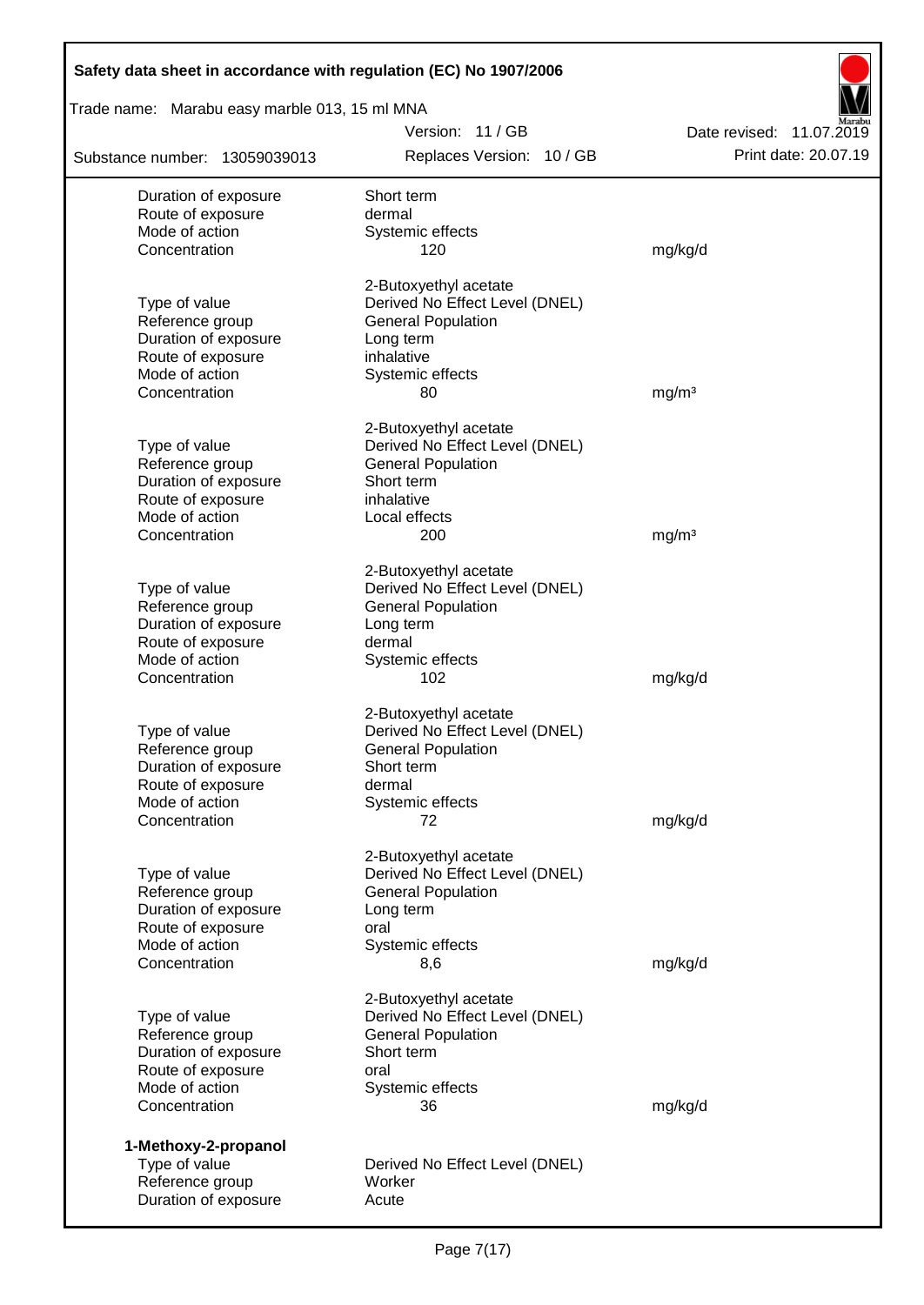|                                                                      | Trade name: Marabu easy marble 013, 15 ml MNA<br>Version: 11 / GB |                                                  |  |  |  |
|----------------------------------------------------------------------|-------------------------------------------------------------------|--------------------------------------------------|--|--|--|
| Substance number: 13059039013                                        | Replaces Version: 10 / GB                                         | Date revised: 11.07.2019<br>Print date: 20.07.19 |  |  |  |
| Route of exposure                                                    | inhalative                                                        |                                                  |  |  |  |
| Mode of action                                                       | Local effects                                                     |                                                  |  |  |  |
| Concentration                                                        | 553,5                                                             | mg/m <sup>3</sup>                                |  |  |  |
| Type of value                                                        | Derived No Effect Level (DNEL)                                    |                                                  |  |  |  |
| Reference group                                                      | Worker                                                            |                                                  |  |  |  |
| Duration of exposure                                                 | Long term                                                         |                                                  |  |  |  |
| Route of exposure                                                    | dermal                                                            |                                                  |  |  |  |
| Mode of action                                                       | Systemic effects                                                  |                                                  |  |  |  |
| Concentration                                                        | 50,6                                                              | mg/person/<br>d                                  |  |  |  |
| Type of value                                                        | Derived No Effect Level (DNEL)                                    |                                                  |  |  |  |
| Reference group                                                      | Worker                                                            |                                                  |  |  |  |
| Duration of exposure                                                 | Long term                                                         |                                                  |  |  |  |
| Route of exposure                                                    | inhalative                                                        |                                                  |  |  |  |
| Mode of action                                                       | Systemic effects                                                  |                                                  |  |  |  |
| Concentration                                                        | 369                                                               | mg/m <sup>3</sup>                                |  |  |  |
| Type of value                                                        | Derived No Effect Level (DNEL)                                    |                                                  |  |  |  |
| Reference group                                                      | <b>General Population</b>                                         |                                                  |  |  |  |
| Duration of exposure                                                 | Long term                                                         |                                                  |  |  |  |
| Route of exposure                                                    | dermal                                                            |                                                  |  |  |  |
| Mode of action                                                       | Systemic effects                                                  |                                                  |  |  |  |
| Concentration                                                        | 18,1                                                              | mg/kg                                            |  |  |  |
| Type of value                                                        | Derived No Effect Level (DNEL)                                    |                                                  |  |  |  |
| Reference group                                                      | <b>General Population</b>                                         |                                                  |  |  |  |
| Duration of exposure                                                 | Long term                                                         |                                                  |  |  |  |
| Route of exposure                                                    | inhalative                                                        |                                                  |  |  |  |
| Mode of action                                                       | Systemic effects                                                  |                                                  |  |  |  |
| Concentration                                                        | 43,9                                                              | mg/m <sup>3</sup>                                |  |  |  |
| Type of value                                                        | Derived No Effect Level (DNEL)                                    |                                                  |  |  |  |
| Reference group                                                      | <b>General Population</b>                                         |                                                  |  |  |  |
| Duration of exposure                                                 | Long term                                                         |                                                  |  |  |  |
| Route of exposure                                                    | oral                                                              |                                                  |  |  |  |
| Mode of action                                                       | Systemic effects                                                  |                                                  |  |  |  |
| Concentration                                                        | 3,3                                                               | mg/kg/d                                          |  |  |  |
|                                                                      |                                                                   |                                                  |  |  |  |
| Hydrocarbons, C9-C11, n-alkanes, isoalkanes, cyclics, < 2% aromatics |                                                                   |                                                  |  |  |  |
| Type of value                                                        | Derived No Effect Level (DNEL)                                    |                                                  |  |  |  |
| Reference group                                                      | Worker                                                            |                                                  |  |  |  |
| Duration of exposure                                                 | Long term                                                         |                                                  |  |  |  |
| Route of exposure                                                    | dermal                                                            |                                                  |  |  |  |
| Mode of action                                                       | Systemic effects                                                  |                                                  |  |  |  |
| Concentration                                                        | 300                                                               | mg/kg                                            |  |  |  |
|                                                                      |                                                                   |                                                  |  |  |  |
| Type of value                                                        | Derived No Effect Level (DNEL)<br>Consumer                        |                                                  |  |  |  |
| Reference group                                                      |                                                                   |                                                  |  |  |  |
| Duration of exposure<br>Route of exposure                            | Long term<br>oral                                                 |                                                  |  |  |  |
| Mode of action                                                       | Systemic effects                                                  |                                                  |  |  |  |
| Concentration                                                        | 300                                                               | mg/kg                                            |  |  |  |
| Type of value                                                        | Derived No Effect Level (DNEL)                                    |                                                  |  |  |  |

 $\overline{ }$ ₹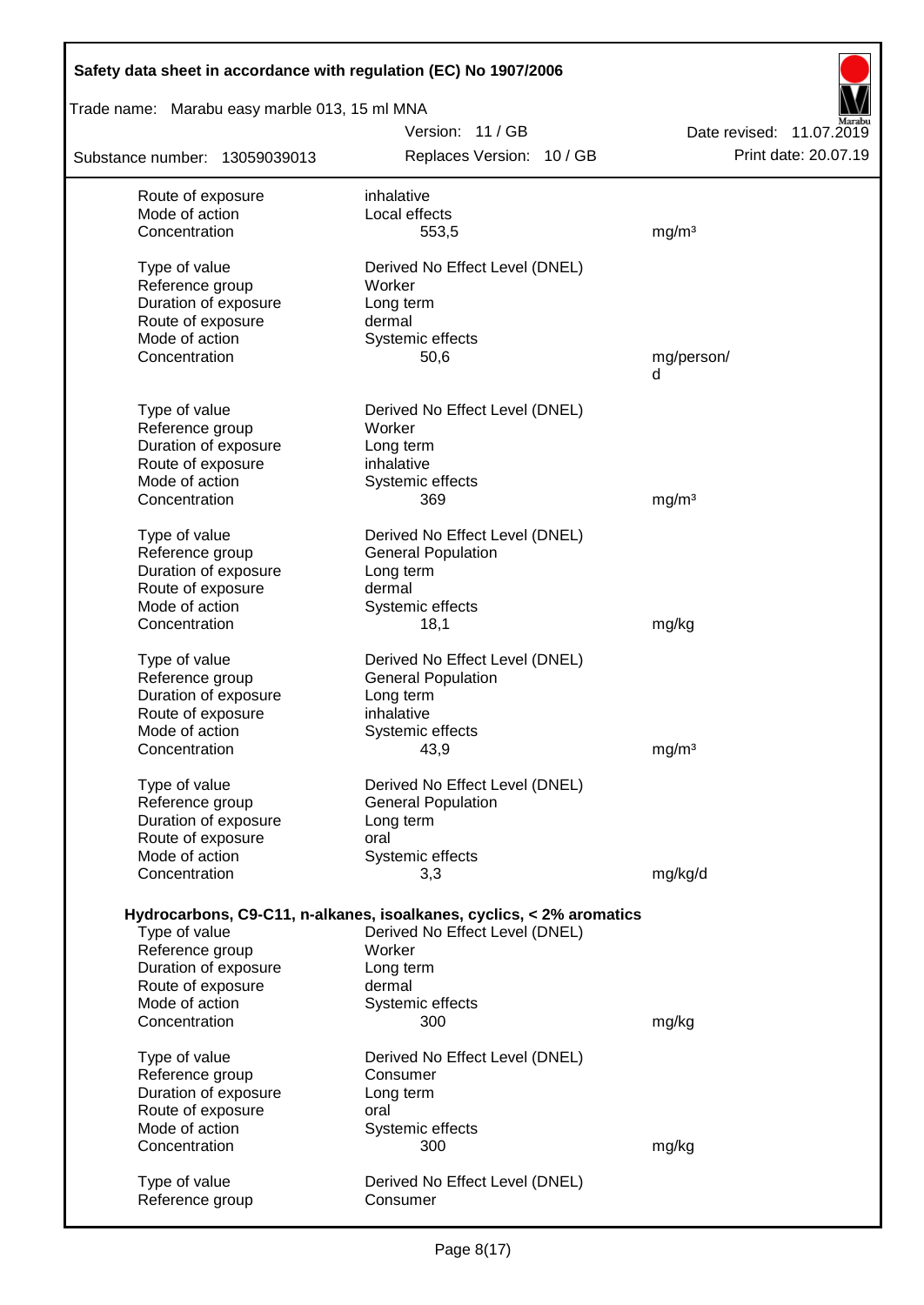| Safety data sheet in accordance with regulation (EC) No 1907/2006 |                                 |                          |  |  |  |
|-------------------------------------------------------------------|---------------------------------|--------------------------|--|--|--|
| Trade name: Marabu easy marble 013, 15 ml MNA                     |                                 |                          |  |  |  |
|                                                                   | Version: 11/GB                  | Date revised: 11.07.2019 |  |  |  |
| Substance number: 13059039013                                     | Replaces Version: 10 / GB       | Print date: 20.07.19     |  |  |  |
| Duration of exposure                                              | Long term                       |                          |  |  |  |
| Route of exposure                                                 | dermal                          |                          |  |  |  |
| Mode of action                                                    | Systemic effects                |                          |  |  |  |
| Concentration                                                     | 300                             | mg/kg                    |  |  |  |
| Type of value                                                     | Derived No Effect Level (DNEL)  |                          |  |  |  |
| Reference group                                                   | Consumer                        |                          |  |  |  |
| Duration of exposure                                              | Long term                       |                          |  |  |  |
| Route of exposure                                                 | inhalative                      |                          |  |  |  |
| Mode of action                                                    | Systemic effects                |                          |  |  |  |
| Concentration                                                     | 900                             | mg/m <sup>3</sup>        |  |  |  |
| Type of value                                                     | Derived No Effect Level (DNEL)  |                          |  |  |  |
| Reference group                                                   | Worker                          |                          |  |  |  |
| Duration of exposure                                              | Long term                       |                          |  |  |  |
| Route of exposure                                                 | inhalative                      |                          |  |  |  |
| Mode of action                                                    | Systemic effects                |                          |  |  |  |
| Concentration                                                     | 1500                            | mg/m <sup>3</sup>        |  |  |  |
|                                                                   |                                 |                          |  |  |  |
| <b>Predicted No Effect Concentration (PNEC)</b>                   |                                 |                          |  |  |  |
| 2-Methoxy-1-methylethyl acetate                                   |                                 |                          |  |  |  |
| Reference substance                                               | 2-Methoxy-1-methylethyl acetate |                          |  |  |  |
| Type of value                                                     | <b>PNEC</b>                     |                          |  |  |  |
| <b>Type</b>                                                       | Freshwater                      |                          |  |  |  |
| Concentration                                                     | 0,635                           | mg/l                     |  |  |  |
| Type of value                                                     | <b>PNEC</b>                     |                          |  |  |  |
| <b>Type</b>                                                       | Freshwater sediment             |                          |  |  |  |
| Concentration                                                     | 3,29                            | mg/kg                    |  |  |  |
| Type of value                                                     | <b>PNEC</b>                     |                          |  |  |  |
| Type                                                              | Soil                            |                          |  |  |  |
| Concentration                                                     | 0,29                            | mg/kg                    |  |  |  |
| Source                                                            | Literature value                |                          |  |  |  |
| Type of value                                                     | <b>PNEC</b>                     |                          |  |  |  |
| <b>Type</b>                                                       | Sewage treatment plant (STP)    |                          |  |  |  |
| Concentration                                                     | 100                             | mg/l                     |  |  |  |
| Source                                                            | Literature value                |                          |  |  |  |
|                                                                   |                                 |                          |  |  |  |
| Type of value                                                     | <b>PNEC</b>                     |                          |  |  |  |
| Type                                                              | Marine sediment                 |                          |  |  |  |
| Concentration                                                     | 0,329                           | mg/kg                    |  |  |  |
| Source                                                            | Literature value                |                          |  |  |  |
| Type of value                                                     | <b>PNEC</b>                     |                          |  |  |  |
| <b>Type</b>                                                       | Saltwater                       |                          |  |  |  |
| Concentration                                                     | 0,0635                          | mg/l                     |  |  |  |
| 2-Butoxyethyl acetate                                             |                                 |                          |  |  |  |
| Reference substance                                               | 2-Butoxyethyl acetate           |                          |  |  |  |
| Type of value                                                     | <b>PNEC</b>                     |                          |  |  |  |
| <b>Type</b>                                                       | Water                           |                          |  |  |  |
| Concentration                                                     | 0,304                           | mg/l                     |  |  |  |
| Source                                                            | Literature value                |                          |  |  |  |
|                                                                   |                                 |                          |  |  |  |
|                                                                   | 2-Butoxyethyl acetate           |                          |  |  |  |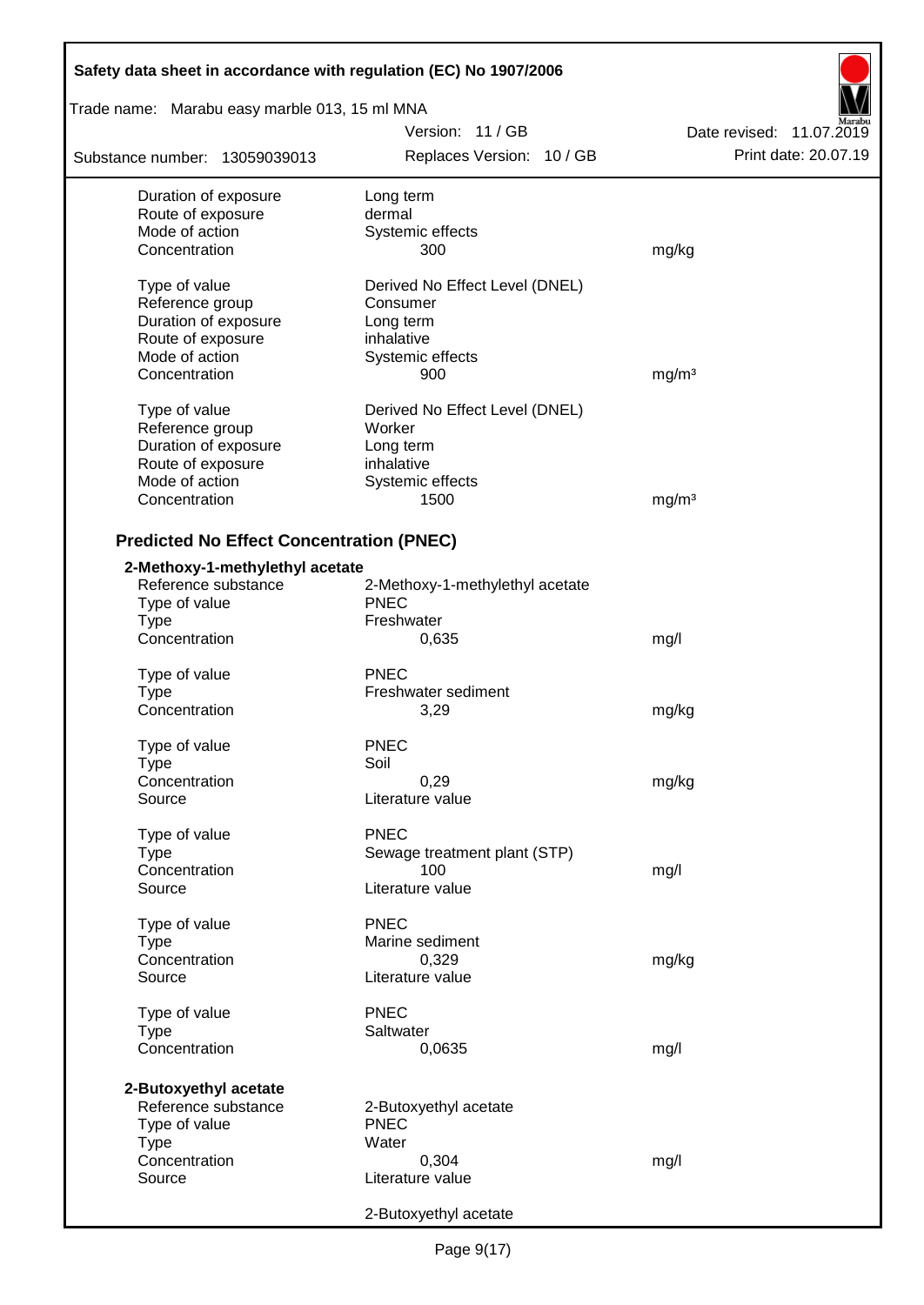| Safety data sheet in accordance with regulation (EC) No 1907/2006 |                              |                                                  |  |  |  |  |
|-------------------------------------------------------------------|------------------------------|--------------------------------------------------|--|--|--|--|
| Trade name: Marabu easy marble 013, 15 ml MNA                     | Version: 11 / GB             |                                                  |  |  |  |  |
| Substance number: 13059039013                                     | Replaces Version: 10 / GB    | Date revised: 11.07.2019<br>Print date: 20.07.19 |  |  |  |  |
| Type of value                                                     | <b>PNEC</b>                  |                                                  |  |  |  |  |
| <b>Type</b>                                                       | Aquatic                      |                                                  |  |  |  |  |
| Concentration                                                     | 0,0304                       | g/                                               |  |  |  |  |
| Source                                                            | Literature value             |                                                  |  |  |  |  |
|                                                                   | 2-Butoxyethyl acetate        |                                                  |  |  |  |  |
| Type of value                                                     | <b>PNEC</b>                  |                                                  |  |  |  |  |
| <b>Type</b>                                                       | Sediment                     |                                                  |  |  |  |  |
| Concentration                                                     | 2,03                         | mg/kg                                            |  |  |  |  |
| Source                                                            | Literature value             |                                                  |  |  |  |  |
|                                                                   | 2-Butoxyethyl acetate        |                                                  |  |  |  |  |
| Type of value                                                     | <b>PNEC</b>                  |                                                  |  |  |  |  |
| <b>Type</b><br>Concentration                                      | Marine sediment<br>0,203     |                                                  |  |  |  |  |
| Source                                                            | Literature value             | mg/kg                                            |  |  |  |  |
|                                                                   |                              |                                                  |  |  |  |  |
|                                                                   | 2-Butoxyethyl acetate        |                                                  |  |  |  |  |
| Type of value                                                     | <b>PNEC</b>                  |                                                  |  |  |  |  |
| <b>Type</b><br>Concentration                                      | Soil<br>0,68                 |                                                  |  |  |  |  |
| Source                                                            | Literature value             | mg/kg                                            |  |  |  |  |
| 1-Methoxy-2-propanol                                              |                              |                                                  |  |  |  |  |
| Type of value                                                     | <b>PNEC</b>                  |                                                  |  |  |  |  |
| <b>Type</b>                                                       | Freshwater                   |                                                  |  |  |  |  |
| Concentration                                                     | 10                           | mg/l                                             |  |  |  |  |
|                                                                   |                              |                                                  |  |  |  |  |
| Type of value                                                     | <b>PNEC</b>                  |                                                  |  |  |  |  |
| <b>Type</b>                                                       | Water                        |                                                  |  |  |  |  |
| Concentration                                                     | 41,6                         | mg/kg                                            |  |  |  |  |
| Type of value                                                     | <b>PNEC</b>                  |                                                  |  |  |  |  |
| <b>Type</b>                                                       | Sediment                     |                                                  |  |  |  |  |
| Concentration                                                     | 41,6                         | mg/kg                                            |  |  |  |  |
| Type of value                                                     | <b>PNEC</b>                  |                                                  |  |  |  |  |
| <b>Type</b>                                                       | Marine sediment              |                                                  |  |  |  |  |
| Concentration                                                     | 4,17                         | mg/kg                                            |  |  |  |  |
| Type of value                                                     | <b>PNEC</b>                  |                                                  |  |  |  |  |
| <b>Type</b>                                                       | Soil                         |                                                  |  |  |  |  |
| Concentration                                                     | 2,47                         | mg/kg                                            |  |  |  |  |
| Type of value                                                     | <b>PNEC</b>                  |                                                  |  |  |  |  |
| <b>Type</b>                                                       | Sewage treatment plant (STP) |                                                  |  |  |  |  |
| Concentration                                                     | 100                          | mg/l                                             |  |  |  |  |

# **8.2. Exposure controls**

## **Exposure controls**

Provide adequate ventilation. Where reasonably practicable this should be achieved by the use of local exhaust ventilation and good general extraction. If these are not sufficient to maintain concentrations of particulates and solvent vapour below the OEL, suitable respiratory protection must be worn.

#### **Respiratory protection**

If workers are exposed to concentrations above the exposure limit they must use appropriate, certified respirators. Full mask, filter A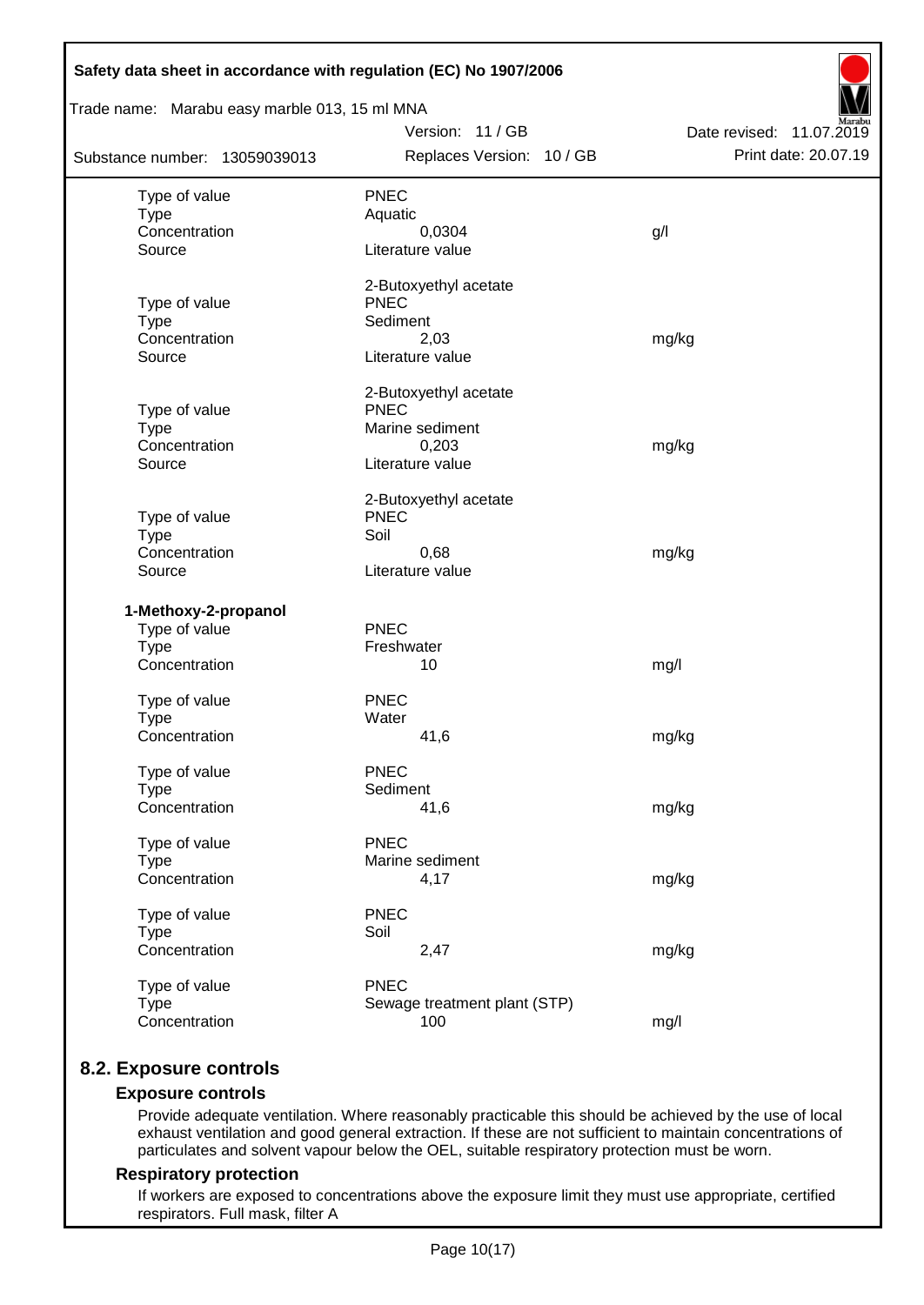| Safety data sheet in accordance with regulation (EC) No 1907/2006                                                              |                               |           |                                                                                                      |
|--------------------------------------------------------------------------------------------------------------------------------|-------------------------------|-----------|------------------------------------------------------------------------------------------------------|
| Trade name: Marabu easy marble 013, 15 ml MNA                                                                                  |                               |           |                                                                                                      |
|                                                                                                                                | Version: 11/GB                |           | Date revised: 11.07.2019                                                                             |
| Substance number: 13059039013                                                                                                  | Replaces Version: 10 / GB     |           | Print date: 20.07.19                                                                                 |
| <b>Hand protection</b>                                                                                                         |                               |           |                                                                                                      |
| There is no one glove material or combination of materials that will give unlimited resistance to any                          |                               |           |                                                                                                      |
| individual or combination of chemicals.                                                                                        |                               |           |                                                                                                      |
| For prolonged or repeated handling nitrile rubber gloves with textile undergloves are required.<br><b>Material thickness</b>   |                               |           |                                                                                                      |
| ><br>Breakthrough time<br><                                                                                                    | 0,5<br>30                     | mm<br>min |                                                                                                      |
| The breakthrough time must be greater than the end use time of the product.                                                    |                               |           |                                                                                                      |
|                                                                                                                                |                               |           | The instructions and information provided by the glove manufacturer on use, storage, maintenance and |
| replacement must be followed.<br>Gloves should be replaced regularly and if there is any sign of damage to the glove material. |                               |           |                                                                                                      |
| Always ensure that gloves are free from defects and that they are stored and used correctly.                                   |                               |           |                                                                                                      |
|                                                                                                                                |                               |           | The performance or effectiveness of the glove may be reduced by physical/ chemical damage and poor   |
| maintenance.<br>Barrier creams may help to protect the exposed areas of the skin, they should however not be applied           |                               |           |                                                                                                      |
| once exposure has occurred.                                                                                                    |                               |           |                                                                                                      |
| Eye protection                                                                                                                 |                               |           |                                                                                                      |
| Use safety eyewear designed to protect against splash of liquids.                                                              |                               |           |                                                                                                      |
| <b>Body protection</b>                                                                                                         |                               |           |                                                                                                      |
| Cotton or cotton/synthetic overalls or coveralls are normally suitable.                                                        |                               |           |                                                                                                      |
|                                                                                                                                |                               |           |                                                                                                      |
| <b>SECTION 9: Physical and chemical properties</b>                                                                             |                               |           |                                                                                                      |
| 9.1. Information on basic physical and chemical properties<br><b>Form</b>                                                      | liquid                        |           |                                                                                                      |
| <b>Colour</b>                                                                                                                  | coloured                      |           |                                                                                                      |
| <b>Odour</b>                                                                                                                   | solvent-like                  |           |                                                                                                      |
| <b>Odour threshold</b>                                                                                                         |                               |           |                                                                                                      |
| Remarks                                                                                                                        | No data available             |           |                                                                                                      |
| pH value                                                                                                                       |                               |           |                                                                                                      |
| Remarks                                                                                                                        | Not applicable                |           |                                                                                                      |
| <b>Melting point</b>                                                                                                           |                               |           |                                                                                                      |
| Remarks                                                                                                                        | not determined                |           |                                                                                                      |
| <b>Freezing point</b>                                                                                                          |                               |           |                                                                                                      |
| Remarks                                                                                                                        | not determined                |           |                                                                                                      |
| Initial boiling point and boiling range                                                                                        |                               |           |                                                                                                      |
| Value<br>Pressure                                                                                                              | 120<br>appr.<br>1.013         | hPa       | $\rm ^{\circ}C$                                                                                      |
| Source                                                                                                                         | Literature value              |           |                                                                                                      |
| <b>Flash point</b>                                                                                                             |                               |           |                                                                                                      |
| Value                                                                                                                          | 30                            |           | $^{\circ}C$                                                                                          |
| Method                                                                                                                         | ASTM D 6450 (CCCFP)           |           |                                                                                                      |
| Evaporation rate (ether $= 1$ ) :                                                                                              |                               |           |                                                                                                      |
| Remarks                                                                                                                        | not determined                |           |                                                                                                      |
| <b>Flammability (solid, gas)</b>                                                                                               |                               |           |                                                                                                      |
| Not applicable                                                                                                                 |                               |           |                                                                                                      |
| Upper/lower flammability or explosive limits                                                                                   |                               |           |                                                                                                      |
| Lower explosion limit<br>Upper explosion limit                                                                                 | 0,7<br>appr.<br>13,7<br>appr. |           | %(V)<br>$%$ (V)                                                                                      |

Source **Literature value** 

**Vapour pressure**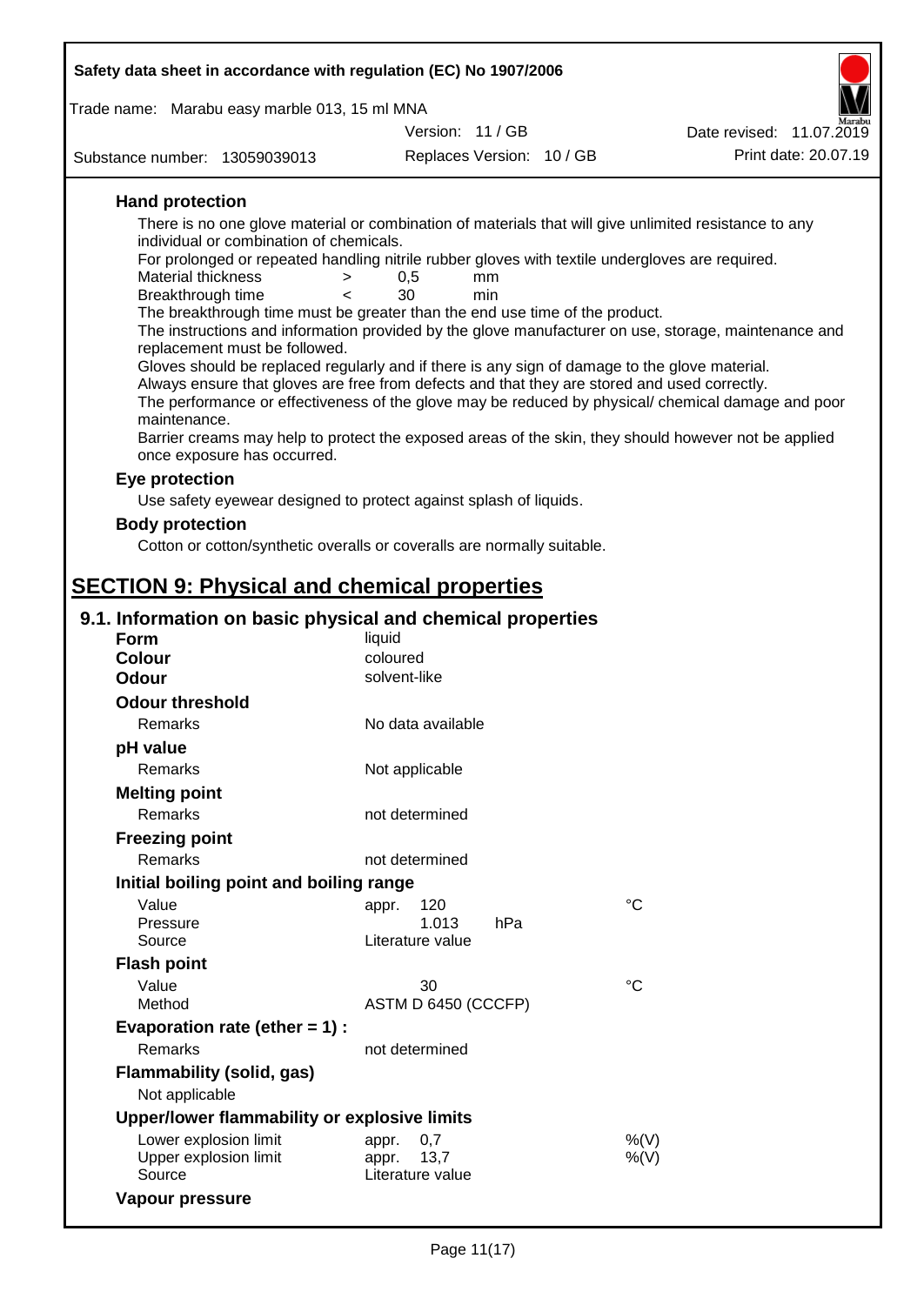| Safety data sheet in accordance with regulation (EC) No 1907/2006 |                           |                 |    |                   |                             |
|-------------------------------------------------------------------|---------------------------|-----------------|----|-------------------|-----------------------------|
| Trade name: Marabu easy marble 013, 15 ml MNA                     |                           |                 |    |                   |                             |
|                                                                   | Version: 11 / GB          |                 |    |                   | Date revised:<br>11.07.2019 |
| Substance number: 13059039013                                     | Replaces Version: 10 / GB |                 |    |                   | Print date: 20.07.19        |
| Value                                                             | 8                         |                 |    | hPa               |                             |
| Temperature                                                       | 20                        | $\rm ^{\circ}C$ |    |                   |                             |
| Method                                                            | calculated                |                 |    |                   |                             |
| <b>Vapour density</b>                                             |                           |                 |    |                   |                             |
| <b>Remarks</b>                                                    | not determined            |                 |    |                   |                             |
| <b>Density</b>                                                    |                           |                 |    |                   |                             |
| Value                                                             | 0,960                     |                 |    | g/cm <sup>3</sup> |                             |
| Temperature                                                       | 20                        | $^{\circ}C$     |    |                   |                             |
| Method                                                            | <b>DIN EN ISO 2811</b>    |                 |    |                   |                             |
| Solubility in water                                               |                           |                 |    |                   |                             |
| Remarks                                                           | partially miscible        |                 |    |                   |                             |
| <b>Partition coefficient: n-octanol/water</b>                     |                           |                 |    |                   |                             |
| Remarks                                                           | Not applicable            |                 |    |                   |                             |
| Ignition temperature                                              |                           |                 |    |                   |                             |
| Value                                                             | 200<br>appr.              |                 |    | $\rm ^{\circ}C$   |                             |
| Source                                                            | Literature value          |                 |    |                   |                             |
| <b>Viscosity</b>                                                  |                           |                 |    |                   |                             |
| dynamic                                                           |                           |                 |    |                   |                             |
| Value                                                             | 30                        | to              | 50 | mPa.s             |                             |
| Temperature                                                       | 40                        | $\rm ^{\circ}C$ |    |                   |                             |
| <b>Efflux time</b>                                                |                           |                 |    |                   |                             |
| Value                                                             | 25                        | to              | 70 | S                 |                             |
| Temperature                                                       | 20                        | $\rm ^{\circ}C$ |    |                   |                             |
| Method                                                            | DIN 53211 4 mm            |                 |    |                   |                             |
| <b>Explosive properties</b>                                       |                           |                 |    |                   |                             |
| evaluation                                                        | no                        |                 |    |                   |                             |
| <b>Oxidising properties</b>                                       |                           |                 |    |                   |                             |
| evaluation                                                        | None known                |                 |    |                   |                             |
| 9.2. Other information                                            |                           |                 |    |                   |                             |

## **Other information**

The physical specifications are approximate values and refer to the used safety relevant component(s).

# **SECTION 10: Stability and reactivity**

## **10.1. Reactivity**

No hazardous reactions when stored and handled according to prescribed instructions.

## **10.2. Chemical stability**

Stable under recommended storage and handling conditions (see section 7).

## **10.3. Possibility of hazardous reactions**

Keep away from oxidising agents, strongly alkaline and strongly acid materials in order to avoid exothermic reactions.

# **10.4. Conditions to avoid**

When exposed to high temperatures may produce hazardous decomposition products.

## **10.5. Incompatible materials**

No hazardous reactions when stored and handled according to prescribed instructions.

## **10.6. Hazardous decomposition products**

See chapter 5.2 (Firefighting measures - Special hazards arising from the substance or mixture).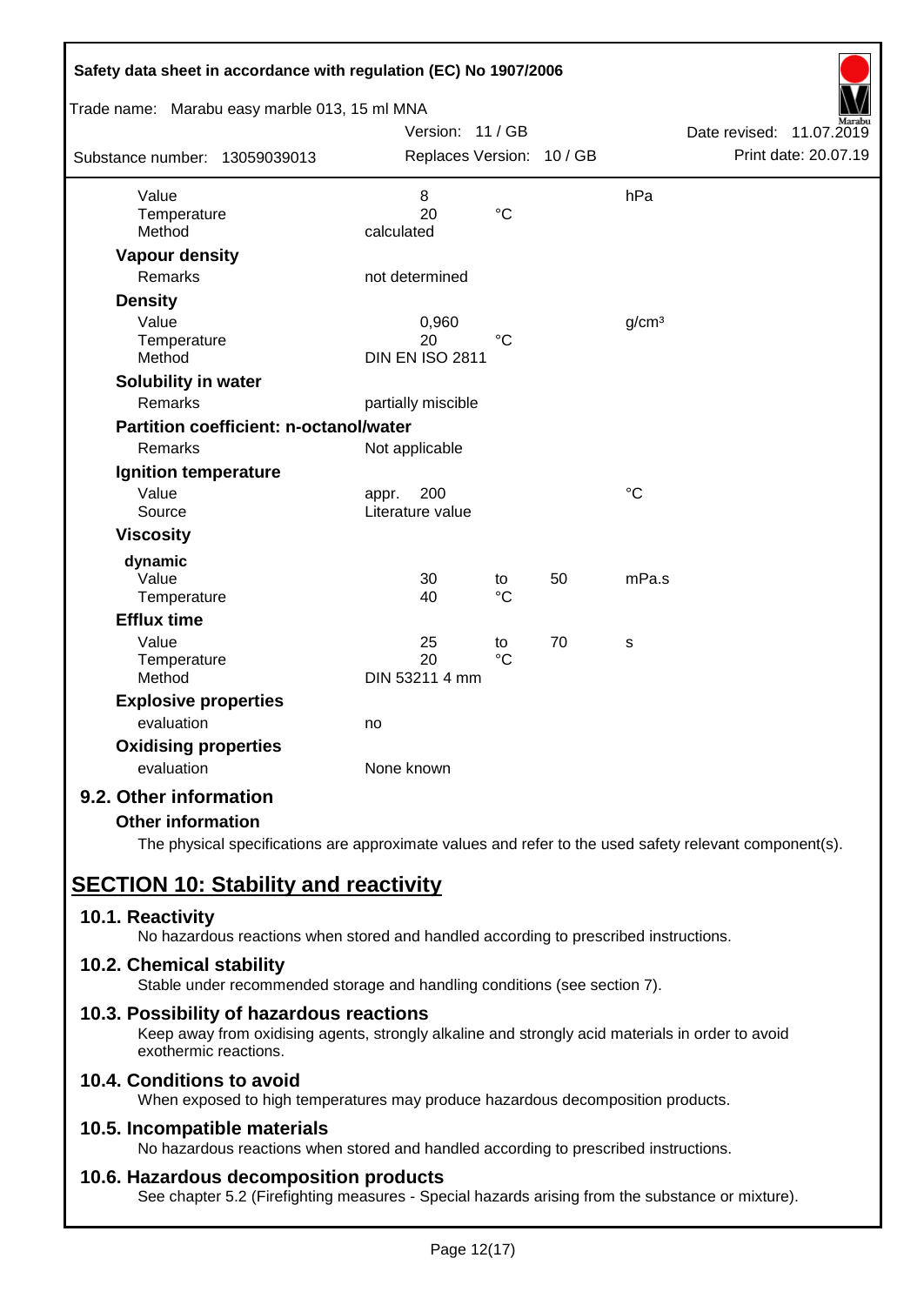| Safety data sheet in accordance with regulation (EC) No 1907/2006                                                                                                                                                                                                                                                                                                                                                                                                                                                                                                                                                                                                                                                                                                                                                                                         |        |                                                                   |       |                          |  |  |
|-----------------------------------------------------------------------------------------------------------------------------------------------------------------------------------------------------------------------------------------------------------------------------------------------------------------------------------------------------------------------------------------------------------------------------------------------------------------------------------------------------------------------------------------------------------------------------------------------------------------------------------------------------------------------------------------------------------------------------------------------------------------------------------------------------------------------------------------------------------|--------|-------------------------------------------------------------------|-------|--------------------------|--|--|
| Trade name: Marabu easy marble 013, 15 ml MNA                                                                                                                                                                                                                                                                                                                                                                                                                                                                                                                                                                                                                                                                                                                                                                                                             |        |                                                                   |       |                          |  |  |
|                                                                                                                                                                                                                                                                                                                                                                                                                                                                                                                                                                                                                                                                                                                                                                                                                                                           |        | Version: 11/GB                                                    |       | Date revised: 11.07.2019 |  |  |
| Substance number: 13059039013                                                                                                                                                                                                                                                                                                                                                                                                                                                                                                                                                                                                                                                                                                                                                                                                                             |        | Replaces Version: 10 / GB                                         |       | Print date: 20.07.19     |  |  |
|                                                                                                                                                                                                                                                                                                                                                                                                                                                                                                                                                                                                                                                                                                                                                                                                                                                           |        |                                                                   |       |                          |  |  |
| <b>SECTION 11: Toxicological information</b>                                                                                                                                                                                                                                                                                                                                                                                                                                                                                                                                                                                                                                                                                                                                                                                                              |        |                                                                   |       |                          |  |  |
| 11.1. Information on toxicological effects                                                                                                                                                                                                                                                                                                                                                                                                                                                                                                                                                                                                                                                                                                                                                                                                                |        |                                                                   |       |                          |  |  |
| <b>Acute oral toxicity (Components)</b>                                                                                                                                                                                                                                                                                                                                                                                                                                                                                                                                                                                                                                                                                                                                                                                                                   |        |                                                                   |       |                          |  |  |
| 1-Methoxy-2-propanol                                                                                                                                                                                                                                                                                                                                                                                                                                                                                                                                                                                                                                                                                                                                                                                                                                      |        |                                                                   |       |                          |  |  |
| Species                                                                                                                                                                                                                                                                                                                                                                                                                                                                                                                                                                                                                                                                                                                                                                                                                                                   | rat    |                                                                   |       |                          |  |  |
| LD50                                                                                                                                                                                                                                                                                                                                                                                                                                                                                                                                                                                                                                                                                                                                                                                                                                                      |        | 5200                                                              | mg/kg |                          |  |  |
| <b>Acute dermal toxicity (Components)</b>                                                                                                                                                                                                                                                                                                                                                                                                                                                                                                                                                                                                                                                                                                                                                                                                                 |        |                                                                   |       |                          |  |  |
| 1-Methoxy-2-propanol                                                                                                                                                                                                                                                                                                                                                                                                                                                                                                                                                                                                                                                                                                                                                                                                                                      |        |                                                                   |       |                          |  |  |
| Species<br>LD50                                                                                                                                                                                                                                                                                                                                                                                                                                                                                                                                                                                                                                                                                                                                                                                                                                           | rabbit | 14000                                                             | mg/kg |                          |  |  |
| <b>Acute inhalational toxicity</b>                                                                                                                                                                                                                                                                                                                                                                                                                                                                                                                                                                                                                                                                                                                                                                                                                        |        |                                                                   |       |                          |  |  |
| Remarks                                                                                                                                                                                                                                                                                                                                                                                                                                                                                                                                                                                                                                                                                                                                                                                                                                                   |        | Based on available data, the classification criteria are not met. |       |                          |  |  |
| <b>Skin corrosion/irritation</b>                                                                                                                                                                                                                                                                                                                                                                                                                                                                                                                                                                                                                                                                                                                                                                                                                          |        |                                                                   |       |                          |  |  |
| Remarks                                                                                                                                                                                                                                                                                                                                                                                                                                                                                                                                                                                                                                                                                                                                                                                                                                                   |        | Based on available data, the classification criteria are not met. |       |                          |  |  |
| Serious eye damage/irritation                                                                                                                                                                                                                                                                                                                                                                                                                                                                                                                                                                                                                                                                                                                                                                                                                             |        |                                                                   |       |                          |  |  |
| Remarks                                                                                                                                                                                                                                                                                                                                                                                                                                                                                                                                                                                                                                                                                                                                                                                                                                                   |        | Based on available data, the classification criteria are not met. |       |                          |  |  |
| <b>Sensitization</b>                                                                                                                                                                                                                                                                                                                                                                                                                                                                                                                                                                                                                                                                                                                                                                                                                                      |        |                                                                   |       |                          |  |  |
| Remarks                                                                                                                                                                                                                                                                                                                                                                                                                                                                                                                                                                                                                                                                                                                                                                                                                                                   |        | Based on available data, the classification criteria are not met. |       |                          |  |  |
| <b>Mutagenicity</b>                                                                                                                                                                                                                                                                                                                                                                                                                                                                                                                                                                                                                                                                                                                                                                                                                                       |        |                                                                   |       |                          |  |  |
| Remarks                                                                                                                                                                                                                                                                                                                                                                                                                                                                                                                                                                                                                                                                                                                                                                                                                                                   |        | Based on available data, the classification criteria are not met. |       |                          |  |  |
| <b>Reproductive toxicity</b>                                                                                                                                                                                                                                                                                                                                                                                                                                                                                                                                                                                                                                                                                                                                                                                                                              |        |                                                                   |       |                          |  |  |
| Remarks                                                                                                                                                                                                                                                                                                                                                                                                                                                                                                                                                                                                                                                                                                                                                                                                                                                   |        | Based on available data, the classification criteria are not met. |       |                          |  |  |
| Carcinogenicity                                                                                                                                                                                                                                                                                                                                                                                                                                                                                                                                                                                                                                                                                                                                                                                                                                           |        |                                                                   |       |                          |  |  |
| Remarks                                                                                                                                                                                                                                                                                                                                                                                                                                                                                                                                                                                                                                                                                                                                                                                                                                                   |        | Based on available data, the classification criteria are not met. |       |                          |  |  |
| <b>Specific Target Organ Toxicity (STOT)</b>                                                                                                                                                                                                                                                                                                                                                                                                                                                                                                                                                                                                                                                                                                                                                                                                              |        |                                                                   |       |                          |  |  |
| <b>Single exposure</b>                                                                                                                                                                                                                                                                                                                                                                                                                                                                                                                                                                                                                                                                                                                                                                                                                                    |        |                                                                   |       |                          |  |  |
| Remarks<br>evaluation                                                                                                                                                                                                                                                                                                                                                                                                                                                                                                                                                                                                                                                                                                                                                                                                                                     |        | The classification criteria are met.                              |       |                          |  |  |
|                                                                                                                                                                                                                                                                                                                                                                                                                                                                                                                                                                                                                                                                                                                                                                                                                                                           |        | May cause drowsiness or dizziness.                                |       |                          |  |  |
| <b>Repeated exposure</b><br>Remarks                                                                                                                                                                                                                                                                                                                                                                                                                                                                                                                                                                                                                                                                                                                                                                                                                       |        | Based on available data, the classification criteria are not met. |       |                          |  |  |
| <b>Aspiration hazard</b>                                                                                                                                                                                                                                                                                                                                                                                                                                                                                                                                                                                                                                                                                                                                                                                                                                  |        |                                                                   |       |                          |  |  |
| Based on available data, the classification criteria are not met.                                                                                                                                                                                                                                                                                                                                                                                                                                                                                                                                                                                                                                                                                                                                                                                         |        |                                                                   |       |                          |  |  |
| <b>Experience in practice</b>                                                                                                                                                                                                                                                                                                                                                                                                                                                                                                                                                                                                                                                                                                                                                                                                                             |        |                                                                   |       |                          |  |  |
| Exposure to component solvents vapours concentration in excess of the stated occupational exposure<br>limit may result in adverse health effects such as mucous membrane and respiratory system irritation<br>and adverse effects on kidney, liver and central nervous system. Symptoms and signs include headache,<br>dizziness, fatigue, muscular weakness, drowsiness and in extreme cases, loss of consciousness.<br>Solvents may cause some of the above effects by absorption through the skin. Repeated or prolonged<br>contact with the mixture may cause removal of natural fat from the skin resulting in non-allergic contact<br>dermatitis and absorption through the skin. The liquid splashed in the eyes may cause irritation and<br>reversible damage. Ingestion may cause nausea, diarrhoea and vomiting. This takes into account, where |        |                                                                   |       |                          |  |  |

#### **Other information**

There are no data available on the mixture itself.

The mixture has been assessed following the additivity method of the GHS/CLP Regulation (EC) No 1272/2008.

known, delayed and immediate effects and also chronic effects of components from short-term and

long-term exposure by oral, inhalation and dermal routes of exposure and eye contact.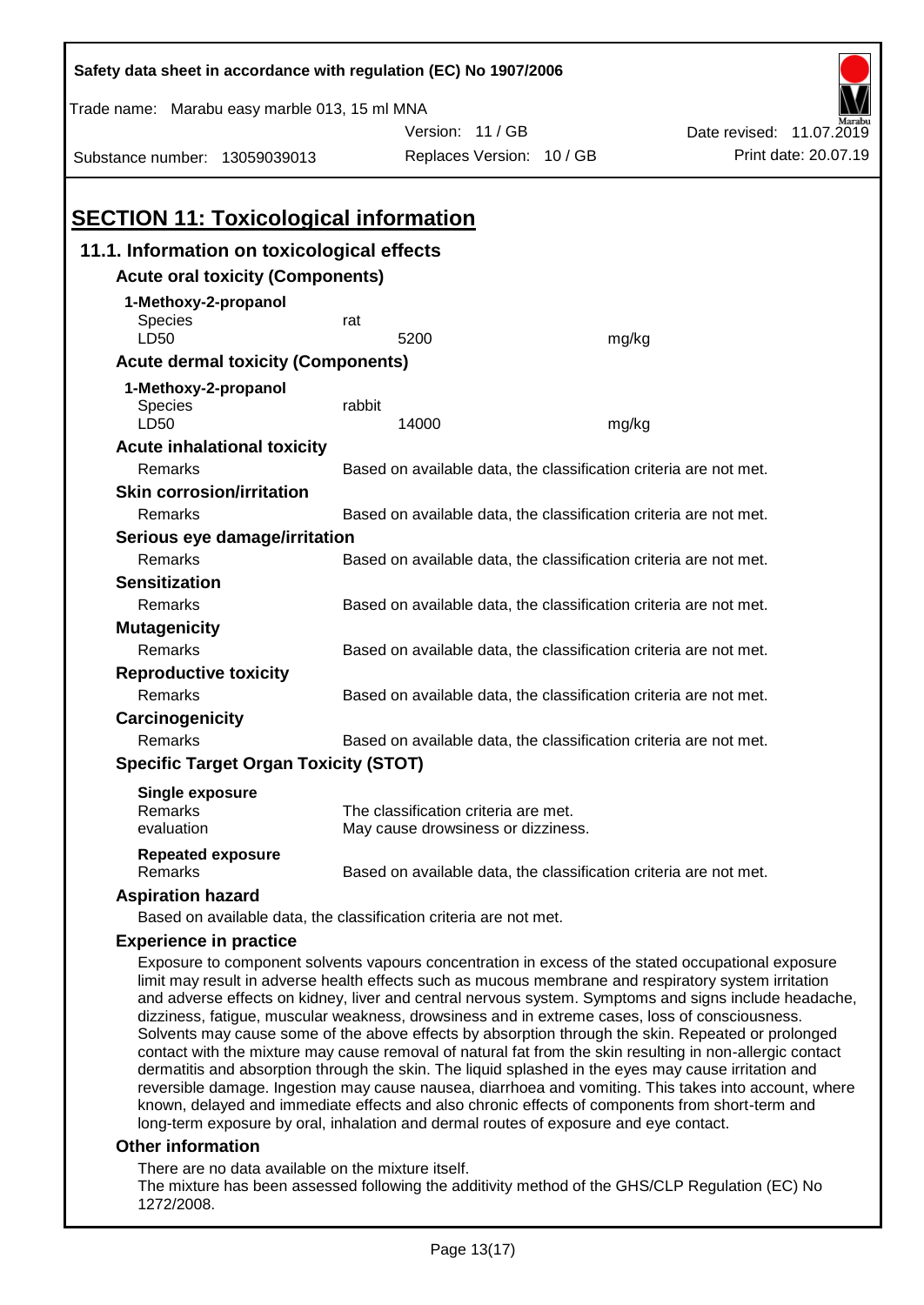| Safety data sheet in accordance with regulation (EC) No 1907/2006 |                   |                  |                              |                                                                                                                                                                                                           |
|-------------------------------------------------------------------|-------------------|------------------|------------------------------|-----------------------------------------------------------------------------------------------------------------------------------------------------------------------------------------------------------|
| Trade name: Marabu easy marble 013, 15 ml MNA                     |                   |                  |                              |                                                                                                                                                                                                           |
|                                                                   |                   | Version: 11 / GB |                              | Date revised: 11.07.2019                                                                                                                                                                                  |
| Substance number: 13059039013                                     |                   |                  | Replaces Version: 10 / GB    | Print date: 20.07.19                                                                                                                                                                                      |
| <b>SECTION 12: Ecological information</b>                         |                   |                  |                              |                                                                                                                                                                                                           |
| 12.1. Toxicity                                                    |                   |                  |                              |                                                                                                                                                                                                           |
| <b>General information</b>                                        |                   |                  |                              |                                                                                                                                                                                                           |
| and is not classified as dangerous for the environment.           |                   |                  |                              | There are no data available on the mixture itself. Do not allow to enter drains or water courses. The<br>mixture has been assessed following the summation method of the CLP Regulation (EC) No 1272/2008 |
| <b>Fish toxicity (Components)</b>                                 |                   |                  |                              |                                                                                                                                                                                                           |
| 1-Methoxy-2-propanol                                              |                   |                  |                              |                                                                                                                                                                                                           |
| <b>Species</b>                                                    |                   |                  | golden orfe (Leuciscus idus) |                                                                                                                                                                                                           |
| LC <sub>0</sub><br>Duration of exposure                           | $\geq$            | 4600<br>96       | h                            | mg/l                                                                                                                                                                                                      |
| <b>Daphnia toxicity (Components)</b>                              |                   |                  |                              |                                                                                                                                                                                                           |
|                                                                   |                   |                  |                              |                                                                                                                                                                                                           |
| 1-Methoxy-2-propanol<br><b>Species</b>                            | Daphnia magna     |                  |                              |                                                                                                                                                                                                           |
| <b>EC50</b>                                                       |                   | 23300            |                              | mg/l                                                                                                                                                                                                      |
| Duration of exposure                                              |                   | 48               | h                            |                                                                                                                                                                                                           |
| <b>Algae toxicity (Components)</b>                                |                   |                  |                              |                                                                                                                                                                                                           |
| 1-Methoxy-2-propanol                                              |                   |                  |                              |                                                                                                                                                                                                           |
| Species<br><b>EC50</b>                                            | Desmodesmus       | 1000             |                              |                                                                                                                                                                                                           |
| Duration of exposure                                              | >                 | 168              | h                            | mg/l                                                                                                                                                                                                      |
| <b>Bacteria toxicity (Components)</b>                             |                   |                  |                              |                                                                                                                                                                                                           |
| 1-Methoxy-2-propanol                                              |                   |                  |                              |                                                                                                                                                                                                           |
| Species                                                           | activated sludge  |                  |                              |                                                                                                                                                                                                           |
| <b>EC50</b>                                                       | >                 | 1000             |                              | mg/l                                                                                                                                                                                                      |
| 12.2. Persistence and degradability                               |                   |                  |                              |                                                                                                                                                                                                           |
| <b>General information</b>                                        |                   |                  |                              |                                                                                                                                                                                                           |
| No data available                                                 |                   |                  |                              |                                                                                                                                                                                                           |
| <b>Biodegradability (Components)</b>                              |                   |                  |                              |                                                                                                                                                                                                           |
| 1-Methoxy-2-propanol                                              |                   |                  |                              |                                                                                                                                                                                                           |
| Value                                                             |                   | 90               |                              | $\%$                                                                                                                                                                                                      |
| Duration of test<br>evaluation                                    |                   | 28               | d                            | Readily biodegradable (according to OECD criteria)                                                                                                                                                        |
| Method                                                            | <b>OECD 301 F</b> |                  |                              |                                                                                                                                                                                                           |
| 12.3. Bioaccumulative potential                                   |                   |                  |                              |                                                                                                                                                                                                           |
| <b>General information</b>                                        |                   |                  |                              |                                                                                                                                                                                                           |
| There are no data available on the mixture itself.                |                   |                  |                              |                                                                                                                                                                                                           |
| <b>Partition coefficient: n-octanol/water</b>                     |                   |                  |                              |                                                                                                                                                                                                           |
| Remarks                                                           |                   | Not applicable   |                              |                                                                                                                                                                                                           |
| 12.4. Mobility in soil                                            |                   |                  |                              |                                                                                                                                                                                                           |
| <b>General information</b>                                        |                   |                  |                              |                                                                                                                                                                                                           |
| There are no data available on the mixture itself.                |                   |                  |                              |                                                                                                                                                                                                           |
|                                                                   |                   |                  |                              |                                                                                                                                                                                                           |
| 12.5. Results of PBT and vPvB assessment                          |                   |                  |                              |                                                                                                                                                                                                           |
| <b>General information</b>                                        |                   |                  |                              |                                                                                                                                                                                                           |
| There are no data available on the mixture itself.                |                   |                  |                              |                                                                                                                                                                                                           |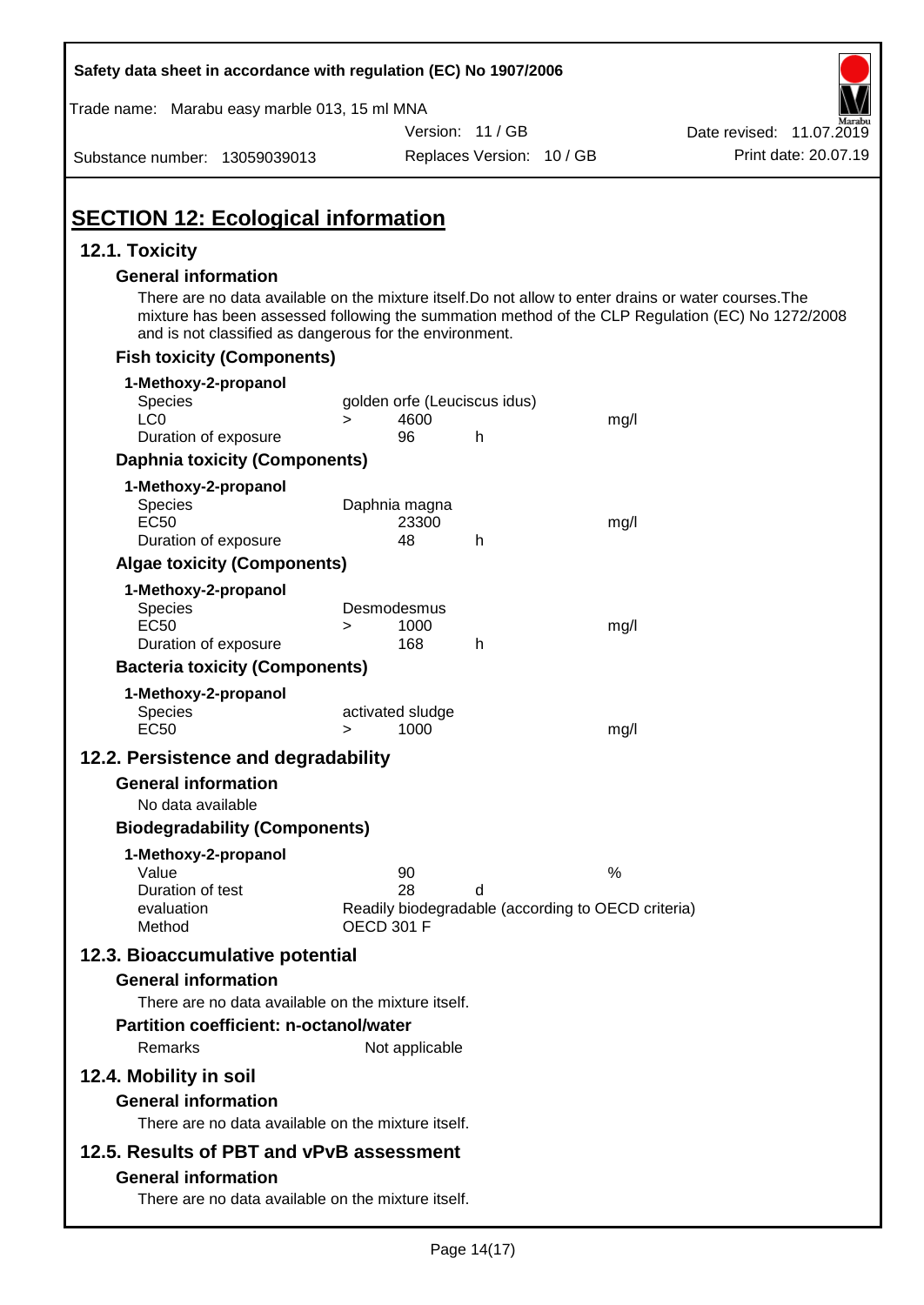#### **Safety data sheet in accordance with regulation (EC) No 1907/2006**

Trade name: Marabu easy marble 013, 15 ml MNA

Version: 11 / GB

Substance number: 13059039013

Replaces Version: 10 / GB Print date: 20.07.19 Date revised: 11.07.2019

# **12.6. Other adverse effects**

#### **General information**

There are no data available on the mixture itself.

# **SECTION 13: Disposal considerations**

#### **13.1. Waste treatment methods**

#### **Disposal recommendations for the product**

Do not allow to enter drains or water courses.

Wastes and emptied containers should be classified in accordance with relevant national regulation. The European Waste Catalogue classification of this product, when disposed of as waste is

EWC waste code 08 01 11<sup>\*</sup> waste paint and varnish containing organic solvents or other dangerous substances

If this product is mixed with other wastes, the original waste product code may no longer apply and the appropriate code should be assigned.

For further information contact your local waste authority.

#### **Disposal recommendations for packaging**

Using information provided in this safety data sheet, advice should be obtained from the relevant waste authority on the classification of empty containers.

Empty containers must be scrapped or reconditioned.

Not emptied containers are hazardous waste (waste code number 150110).

# **SECTION 14: Transport information**

#### **Land transport ADR/RID**

- **14.1. UN number** UN 1263 **14.2. UN proper shipping name** PAINT **14.3. Transport hazard class(es)** Class 3 Label 3 **14.4. Packing group** Packing group III Special provision 640E Limited Quantity 5 l Transport category 3 **14.5. Environmental hazards** - Tunnel restriction code D/E **Marine transport IMDG/GGVSee 14.1. UN number** UN 1263 **14.2. UN proper shipping name** PAINT **14.3. Transport hazard class(es)** Class 3 **14.4. Packing group** Packing group III **14.5. Environmental hazards** no **Air transport ICAO/IATA 14.1. UN number**
	- UN 1263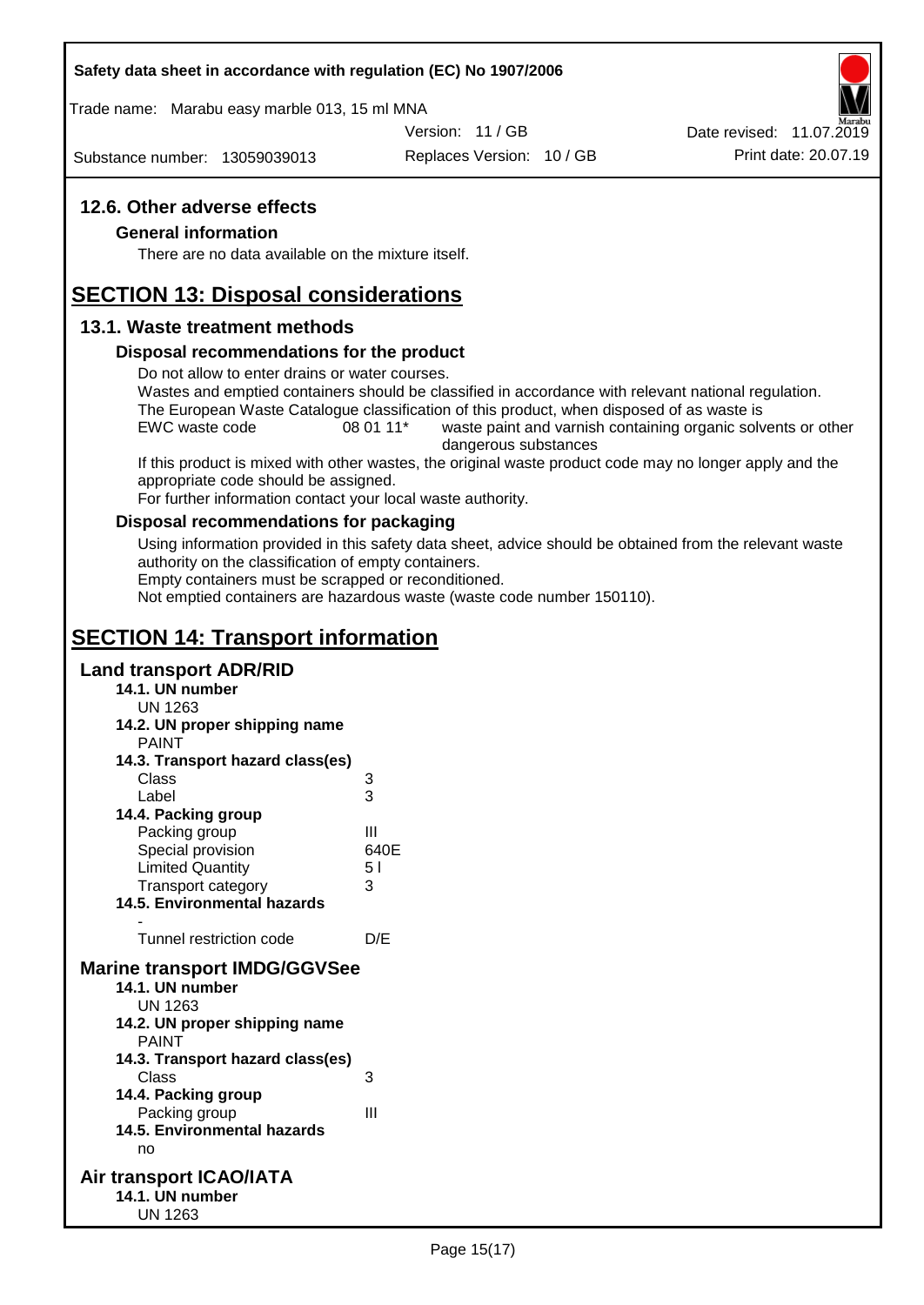| Safety data sheet in accordance with regulation (EC) No 1907/2006                                                                                                                                                                                                                                    |                            |       |                                    |                                                       |    |                          |                      |
|------------------------------------------------------------------------------------------------------------------------------------------------------------------------------------------------------------------------------------------------------------------------------------------------------|----------------------------|-------|------------------------------------|-------------------------------------------------------|----|--------------------------|----------------------|
| Trade name: Marabu easy marble 013, 15 ml MNA                                                                                                                                                                                                                                                        |                            |       |                                    |                                                       |    |                          |                      |
|                                                                                                                                                                                                                                                                                                      |                            |       | Version: 11 / GB                   |                                                       |    | Date revised: 11.07.2019 |                      |
| Substance number: 13059039013                                                                                                                                                                                                                                                                        |                            |       | Replaces Version: 10 / GB          |                                                       |    |                          | Print date: 20.07.19 |
| 14.2. UN proper shipping name                                                                                                                                                                                                                                                                        |                            |       |                                    |                                                       |    |                          |                      |
| <b>PAINT</b>                                                                                                                                                                                                                                                                                         |                            |       |                                    |                                                       |    |                          |                      |
| 14.3. Transport hazard class(es)<br>Class                                                                                                                                                                                                                                                            | 3                          |       |                                    |                                                       |    |                          |                      |
| 14.4. Packing group                                                                                                                                                                                                                                                                                  |                            |       |                                    |                                                       |    |                          |                      |
| Packing group                                                                                                                                                                                                                                                                                        | III                        |       |                                    |                                                       |    |                          |                      |
| 14.5. Environmental hazards                                                                                                                                                                                                                                                                          |                            |       |                                    |                                                       |    |                          |                      |
| Information for all modes of transport<br>14.6. Special precautions for user<br>Transport within the user's premises:<br>Always transport in closed containers that are upright and secure.<br>Ensure that persons transporting the product know what to do in the event of an accident or spillage. |                            |       |                                    |                                                       |    |                          |                      |
| <b>Other information</b><br>14.7. Transport in bulk according to Annex II of Marpol and the IBC Code<br>no                                                                                                                                                                                           |                            |       |                                    |                                                       |    |                          |                      |
| <b>SECTION 15: Regulatory information ***</b>                                                                                                                                                                                                                                                        |                            |       |                                    |                                                       |    |                          |                      |
| 15.1. Safety, health and environmental regulations/legislation specific for the substance                                                                                                                                                                                                            |                            |       |                                    |                                                       |    |                          |                      |
| or mixture                                                                                                                                                                                                                                                                                           |                            |       |                                    |                                                       |    |                          |                      |
| Major-accident categories acc. 96/82/EC                                                                                                                                                                                                                                                              |                            |       |                                    |                                                       |    |                          |                      |
| 6<br>Category                                                                                                                                                                                                                                                                                        | Flammable                  |       |                                    | 5.000.000                                             | kg | 50.000.000               | kg                   |
| <b>VOC ***</b>                                                                                                                                                                                                                                                                                       |                            |       |                                    |                                                       |    |                          |                      |
| VOC (EU)                                                                                                                                                                                                                                                                                             |                            | 75,33 | %                                  |                                                       |    |                          |                      |
| VOC (EU)                                                                                                                                                                                                                                                                                             |                            |       | 723,2                              | g/l                                                   |    |                          |                      |
| Other information ***                                                                                                                                                                                                                                                                                |                            |       |                                    |                                                       |    |                          |                      |
| The product does not contain substances of very high concern (SVHC).                                                                                                                                                                                                                                 |                            |       |                                    |                                                       |    |                          |                      |
| <b>Other information</b>                                                                                                                                                                                                                                                                             |                            |       |                                    |                                                       |    |                          |                      |
| All components are contained in the AICS inventory.                                                                                                                                                                                                                                                  |                            |       |                                    |                                                       |    |                          |                      |
| All components are contained in the DSL inventory.                                                                                                                                                                                                                                                   |                            |       |                                    |                                                       |    |                          |                      |
| All components are contained in the ENCS inventory.<br>All components are contained in the TSCA inventory or exempted.                                                                                                                                                                               |                            |       |                                    |                                                       |    |                          |                      |
|                                                                                                                                                                                                                                                                                                      |                            |       |                                    |                                                       |    |                          |                      |
| 15.2. Chemical safety assessment<br>For this preparation a chemical safety assessment has not been carried out.                                                                                                                                                                                      |                            |       |                                    |                                                       |    |                          |                      |
|                                                                                                                                                                                                                                                                                                      |                            |       |                                    |                                                       |    |                          |                      |
| <b>SECTION 16: Other information</b>                                                                                                                                                                                                                                                                 |                            |       |                                    |                                                       |    |                          |                      |
| Hazard statements listed in Chapter 3<br><b>EUH066</b>                                                                                                                                                                                                                                               |                            |       |                                    | Repeated exposure may cause skin dryness or cracking. |    |                          |                      |
| H <sub>226</sub>                                                                                                                                                                                                                                                                                     |                            |       | Flammable liquid and vapour.       |                                                       |    |                          |                      |
| H302                                                                                                                                                                                                                                                                                                 | Harmful if swallowed.      |       |                                    |                                                       |    |                          |                      |
| H304                                                                                                                                                                                                                                                                                                 |                            |       |                                    | May be fatal if swallowed and enters airways.         |    |                          |                      |
| H312                                                                                                                                                                                                                                                                                                 |                            |       | Harmful in contact with skin.      |                                                       |    |                          |                      |
| H315<br>H318                                                                                                                                                                                                                                                                                         | Causes skin irritation.    |       | Causes serious eye damage.         |                                                       |    |                          |                      |
| H332                                                                                                                                                                                                                                                                                                 | Harmful if inhaled.        |       |                                    |                                                       |    |                          |                      |
| H335                                                                                                                                                                                                                                                                                                 |                            |       | May cause respiratory irritation.  |                                                       |    |                          |                      |
| H336                                                                                                                                                                                                                                                                                                 |                            |       | May cause drowsiness or dizziness. |                                                       |    |                          |                      |
| H360D                                                                                                                                                                                                                                                                                                |                            |       | May damage the unborn child.       |                                                       |    |                          |                      |
| <b>CLP categories listed in Chapter 3</b>                                                                                                                                                                                                                                                            |                            |       |                                    |                                                       |    |                          |                      |
| Acute Tox. 4                                                                                                                                                                                                                                                                                         | Acute toxicity, Category 4 |       |                                    |                                                       |    |                          |                      |